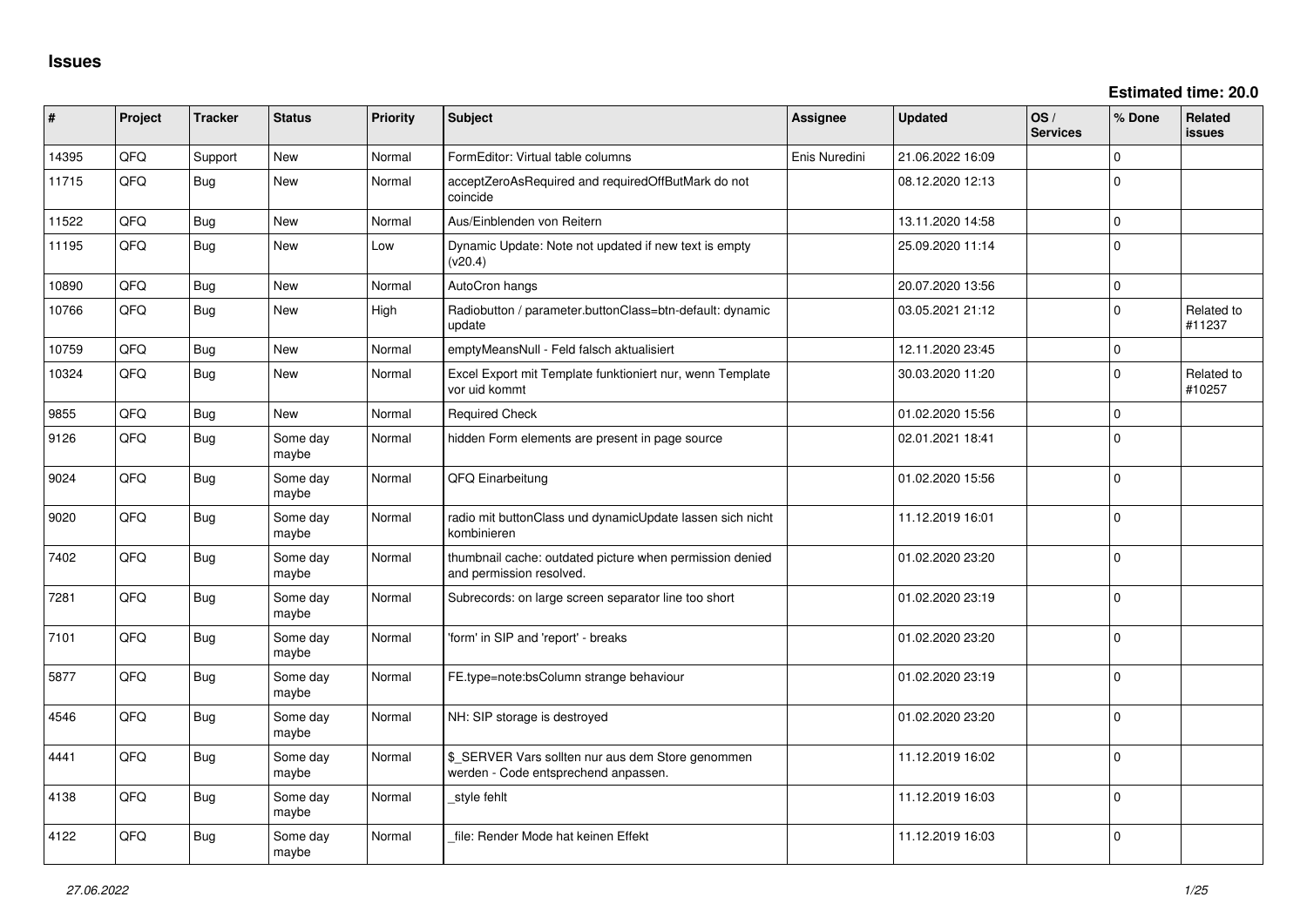| #     | <b>Project</b> | <b>Tracker</b> | <b>Status</b>     | <b>Priority</b> | <b>Subject</b>                                                                                                                                           | Assignee            | <b>Updated</b>   | OS/<br><b>Services</b> | % Done       | Related<br>issues                           |
|-------|----------------|----------------|-------------------|-----------------|----------------------------------------------------------------------------------------------------------------------------------------------------------|---------------------|------------------|------------------------|--------------|---------------------------------------------|
| 13647 | QFQ            | Bug            | <b>New</b>        | Normal          | Autofocus funktioniert nicht auf Chrome                                                                                                                  | Benjamin Baer       | 19.03.2022 17:44 |                        | $\Omega$     |                                             |
| 13528 | QFQ            | <b>Bug</b>     | New               | Normal          | qfq.io > releases: es wird kein neues Release angelegt                                                                                                   | Benjamin Baer       | 19.03.2022 17:46 |                        | $\Omega$     |                                             |
| 11237 | QFQ            | <b>Bug</b>     | New               | High            | Radiobutton / parameter.buttonClass= btn-default - kein dirty<br>Trigger                                                                                 | Benjamin Baer       | 03.05.2021 21:12 |                        | $\Omega$     | Related to<br>#10766                        |
| 11057 | QFQ            | Bug            | New               | High            | Checkboxes ohne span.checkmark im Report werden<br>ausgeblendet                                                                                          | Benjamin Baer       | 03.05.2021 21:12 |                        | <sup>o</sup> | Related to<br>#11039                        |
| 9898  | QFQ            | <b>Bug</b>     | Feedback          | Normal          | Formular trotz Timeout gespeichert                                                                                                                       | Benjamin Baer       | 01.02.2020 15:56 |                        | $\Omega$     |                                             |
| 9535  | QFQ            | <b>Bug</b>     | Feedback          | Normal          | Report:  AS '_vertical' - column to wide - vertical >> rot45,<br>rot90                                                                                   | Benjamin Baer       | 01.02.2020 15:56 |                        | $\Omega$     |                                             |
| 6566  | QFQ            | <b>Bug</b>     | Priorize          | Normal          | Link Function 'delete': provided parameter missing on page<br>reload                                                                                     | Benjamin Baer       | 03.01.2022 08:08 |                        | $\Omega$     |                                             |
| 6140  | QFQ            | <b>Bug</b>     | Priorize          | Normal          | QFQ DnD Sort: Locked fields                                                                                                                              | Benjamin Baer       | 21.03.2022 09:56 |                        | 0            |                                             |
| 4457  | QFQ            | <b>Bug</b>     | Priorize          | Normal          | typeahead: pressing return to select an item, saves the form<br>and closes the form.                                                                     | Benjamin Baer       | 03.01.2022 08:01 |                        | $\Omega$     | Related to<br>#4398                         |
| 4454  | QFQ            | <b>Bug</b>     | Some day<br>maybe | Normal          | Required Elements: multiple elements in a row - whole row<br>marked if only one input is empty.                                                          | Benjamin Baer       | 01.02.2020 23:20 |                        | $\Omega$     |                                             |
| 4398  | QFQ            | <b>Bug</b>     | Some day<br>maybe | Normal          | Typeahead: mouse click in a prefilled input opens a single<br>item dropdown with the current value - click on it seems to<br>set the value, not the key. | Benjamin Baer       | 01.02.2020 23:20 |                        | $\Omega$     | Related to<br>#4457                         |
| 2665  | QFQ            | Bug            | Priorize          | Normal          | Dynamic Update funktioniert nicht, wenn beim<br>entsprechenden FormElement eine size angegeben ist.                                                      | Benjamin Baer       | 03.01.2022 08:12 |                        | 30           |                                             |
| 2063  | QFQ            | Bug            | Some day<br>maybe | Normal          | Pills auf 'inaktiv' setzen falls keine Element auf dem Pill<br>sichtbar sind.                                                                            | Benjamin Baer       | 11.12.2019 16:03 |                        | <sup>o</sup> | Related to<br>#3752                         |
| 14323 | QFQ            | <b>Bug</b>     | In Progress       | Normal          | Report: render=both single - no impact                                                                                                                   | Carsten Rose        | 19.06.2022 18:31 |                        | $\Omega$     |                                             |
| 14305 | QFQ            | <b>Bug</b>     | New               | Normal          | Inline Report editing does not create history entries                                                                                                    | Carsten Rose        | 10.06.2022 11:55 |                        | $\Omega$     |                                             |
| 14304 | QFQ            | <b>Bug</b>     | <b>New</b>        | Normal          | table sorter view safer does not work                                                                                                                    | Carsten Rose        | 10.06.2022 11:49 |                        | $\Omega$     |                                             |
| 14283 | QFQ            | Bug            | Priorize          | Normal          | HEIC / HEIF convert doesn't trigger                                                                                                                      | Carsten Rose        | 19.06.2022 16:37 |                        | $\Omega$     |                                             |
| 14233 | QFQ            | <b>Bug</b>     | <b>New</b>        | Normal          | AS _link: question - HTML is not rendered                                                                                                                | Carsten Rose        | 28.05.2022 11:02 |                        | $\Omega$     |                                             |
| 14175 | QFQ            | Bug            | In Progress       | Normal          | Opening a form with no QFQ Session cookie fails                                                                                                          | Carsten Rose        | 03.06.2022 10:40 |                        | $\Omega$     |                                             |
| 14091 | QFQ            | <b>Bug</b>     | New               | Normal          | inconsistent template path for twig                                                                                                                      | Carsten Rose        | 19.04.2022 18:36 |                        | $\Omega$     |                                             |
| 14077 | QFQ            | Bug            | New               | Normal          | As link: Attribute 'class' missing by r:1 and r:3 - but should<br>set                                                                                    | Carsten Rose        | 28.05.2022 11:02 |                        | $\Omega$     | Related to<br>#5342,<br>Related to<br>#4343 |
| 13706 | QFQ            | <b>Bug</b>     | <b>New</b>        | Normal          | Wrong CheckType in FieldElement LastStatus of Form Cron                                                                                                  | <b>Carsten Rose</b> | 21.01.2022 18:20 |                        | $\Omega$     |                                             |
| 13659 | QFQ            | <b>Bug</b>     | New               | Normal          | wrong sanitize class applied to R-store                                                                                                                  | Carsten Rose        | 15.01.2022 14:23 |                        | $\Omega$     |                                             |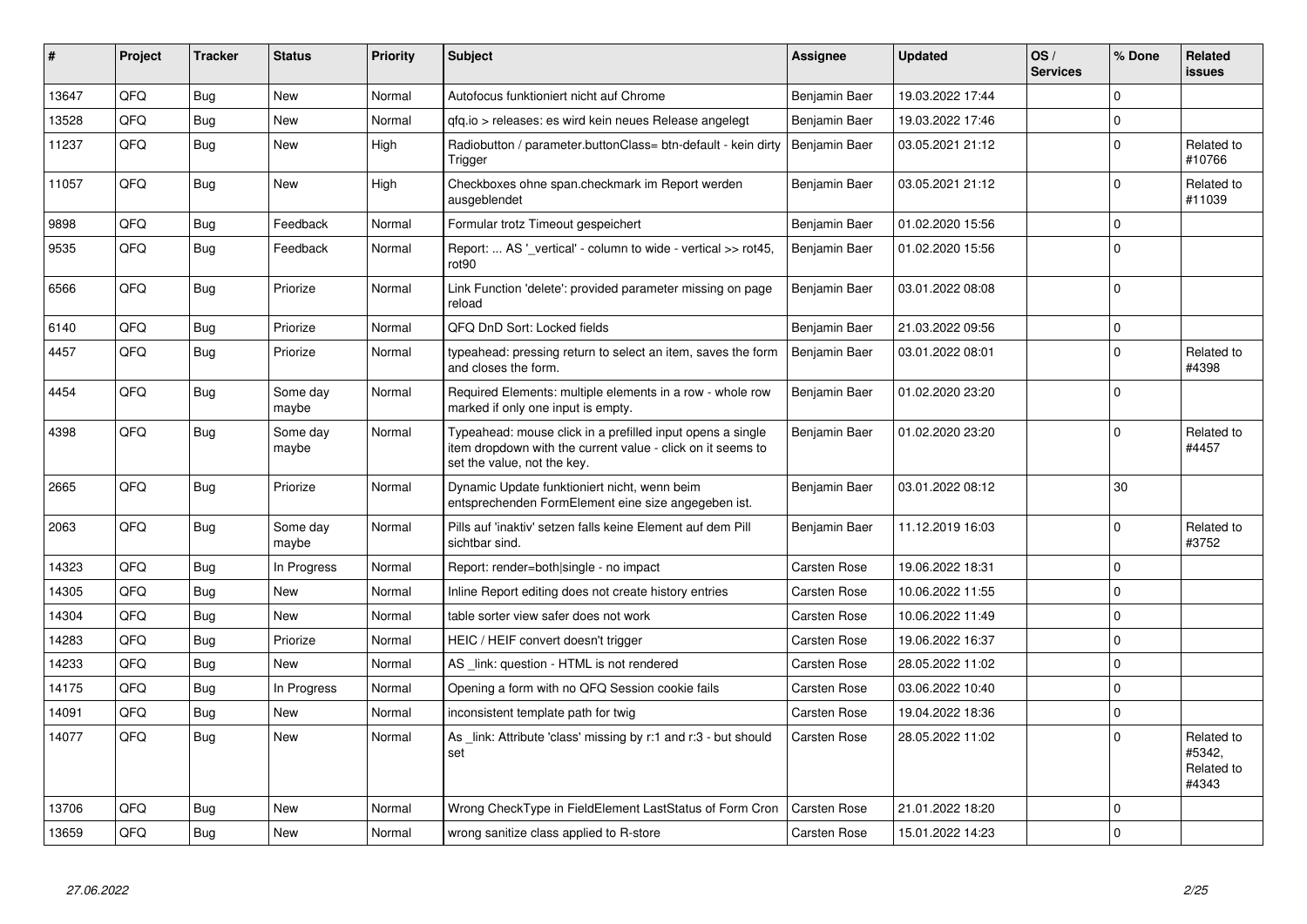| #     | Project | <b>Tracker</b> | <b>Status</b> | <b>Priority</b> | Subject                                                                                                                                             | <b>Assignee</b>     | <b>Updated</b>   | OS/<br><b>Services</b> | % Done         | Related<br>issues                             |
|-------|---------|----------------|---------------|-----------------|-----------------------------------------------------------------------------------------------------------------------------------------------------|---------------------|------------------|------------------------|----------------|-----------------------------------------------|
| 13592 | QFQ     | <b>Bug</b>     | New           | Normal          | QFQ Build Queue: das vergeben von Tags klappt nicht. Es<br>werden keine Releases gebaut.                                                            | <b>Carsten Rose</b> | 19.03.2022 17:45 |                        | $\mathbf 0$    |                                               |
| 13460 | QFQ     | <b>Bug</b>     | New           | Normal          | Doc: Password set/reset  password should not processed<br>with 'html encode'                                                                        | <b>Carsten Rose</b> | 19.03.2022 17:46 |                        | $\mathbf 0$    |                                               |
| 13451 | QFQ     | <b>Bug</b>     | New           | Normal          | Character Counter / Max Character: Problem in Safari                                                                                                | <b>Carsten Rose</b> | 15.04.2022 17:18 |                        | 0              |                                               |
| 13332 | QFQ     | <b>Bug</b>     | New           | Normal          | Multi Form: Required Felder werden visuell nicht markiert.                                                                                          | <b>Carsten Rose</b> | 19.03.2022 17:47 |                        | $\mathbf 0$    |                                               |
| 13331 | QFQ     | Bug            | New           | Normal          | Multi Form: Clear Icon misplaced                                                                                                                    | <b>Carsten Rose</b> | 19.03.2022 17:47 |                        | 0              |                                               |
| 12974 | QFQ     | Bug            | New           | High            | Sanitize Queries in Action-Elements                                                                                                                 | <b>Carsten Rose</b> | 07.12.2021 17:19 |                        | 0              |                                               |
| 12716 | QFQ     | Bug            | New           | Normal          | template group: Pattern only applied to first instance                                                                                              | <b>Carsten Rose</b> | 19.03.2022 17:47 |                        | 0              |                                               |
| 12714 | QFQ     | Bug            | New           | Normal          | Conversion of GIF to PDF broken when GIF contains Alpha.                                                                                            | <b>Carsten Rose</b> | 19.03.2022 17:49 |                        | $\mathbf 0$    |                                               |
| 12702 | QFQ     | Bug            | New           | High            | templateGroup: broken in multiDb Setup                                                                                                              | Carsten Rose        | 14.12.2021 16:02 |                        | $\mathbf 0$    |                                               |
| 12670 | QFQ     | <b>Bug</b>     | New           | High            | Dropdown-Menu classes können nicht mehr angegeben<br>werden                                                                                         | <b>Carsten Rose</b> | 07.12.2021 17:19 |                        | $\mathbf 0$    |                                               |
| 12581 | QFQ     | <b>Bug</b>     | New           | Normal          | Form.forward=close: Record 'new' in new browser tab ><br>save (& close) >> Form is not reloaded with new created<br>record id and stays in mode=new | <b>Carsten Rose</b> | 19.03.2022 17:48 |                        | $\Omega$       |                                               |
| 12546 | QFQ     | <b>Bug</b>     | Feedback      | Normal          | Branch 'Development' - Unit Tests mit dirty workaround<br>angepasst                                                                                 | <b>Carsten Rose</b> | 19.03.2022 17:48 |                        | $\Omega$       |                                               |
| 12545 | QFQ     | Bug            | New           | Urgent          | sql.log not created / updated                                                                                                                       | <b>Carsten Rose</b> | 14.12.2021 16:02 |                        | 0              |                                               |
| 12520 | QFQ     | Bug            | New           | Normal          | Switch FE User: still active even FE User session expired                                                                                           | <b>Carsten Rose</b> | 19.03.2022 17:48 |                        | 0              |                                               |
| 12513 | QFQ     | Bug            | New           | High            | Implement server side check of maxlength                                                                                                            | <b>Carsten Rose</b> | 07.12.2021 17:19 |                        | $\mathbf 0$    |                                               |
| 12512 | QFQ     | <b>Bug</b>     | New           | Normal          | Some MySQL Installation can't use 'stored procedures'                                                                                               | <b>Carsten Rose</b> | 19.03.2022 17:48 |                        | $\mathbf 0$    |                                               |
| 12468 | QFQ     | Bug            | New           | Urgent          | Form: update Form.title after save                                                                                                                  | <b>Carsten Rose</b> | 03.05.2021 21:12 |                        | 0              |                                               |
| 12463 | QFQ     | Bug            | ToDo          | High            | QFQ Function: 'function' and 'sql' on same level - output of<br>sql is shown two times.                                                             | Carsten Rose        | 15.12.2021 16:31 |                        | 0              |                                               |
| 12395 | QFQ     | Bug            | ToDo          | High            | QFQ Function: Result two times shown                                                                                                                | <b>Carsten Rose</b> | 18.02.2022 08:59 |                        | $\mathbf 0$    |                                               |
| 12327 | QFQ     | Bug            | New           | Normal          | Copy to clipboard: Glyphicon can not be changed                                                                                                     | <b>Carsten Rose</b> | 27.12.2021 17:59 |                        | 0              |                                               |
| 12325 | QFQ     | Bug            | Priorize      | Normal          | MultiDB form.dblndex not working for report syntax                                                                                                  | <b>Carsten Rose</b> | 07.09.2021 13:37 |                        | 0              | Related to<br>#12145,<br>Related to<br>#12314 |
| 12187 | QFQ     | Bug            | New           | Normal          | Trigger FormAsFile() via Report: probably problem with multi<br>DB setup                                                                            | <b>Carsten Rose</b> | 20.03.2021 21:20 |                        | $\mathbf 0$    |                                               |
| 12133 | QFQ     | Bug            | New           | Normal          | NPM, phpSpreadSheet aktualisieren                                                                                                                   | Carsten Rose        | 15.03.2021 09:04 |                        | 0              |                                               |
| 12045 | QFQ     | <b>Bug</b>     | New           | Normal          | templateGroup afterSave FE: Aufruf ohne<br>sqlHonorFormElements funktioniert nicht                                                                  | Carsten Rose        | 18.02.2021 16:33 |                        | 0              |                                               |
| 12040 | QFQ     | <b>Bug</b>     | New           | Normal          | FE Mode 'hidden' für zwei FEs auf einer Zeile                                                                                                       | Carsten Rose        | 18.02.2021 10:13 |                        | $\overline{0}$ |                                               |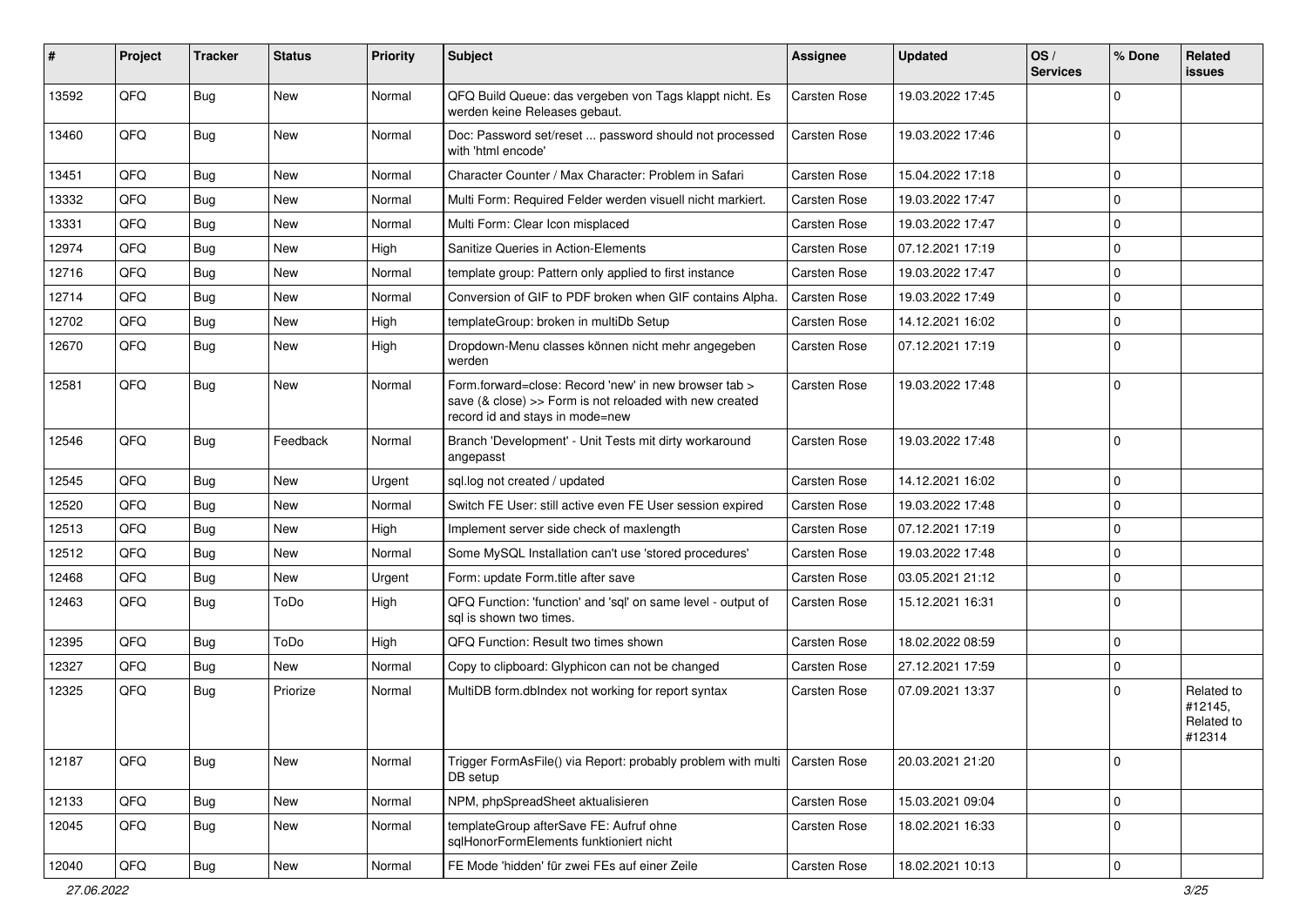| #     | Project | <b>Tracker</b> | <b>Status</b> | <b>Priority</b> | <b>Subject</b>                                                                      | <b>Assignee</b> | <b>Updated</b>   | OS/<br><b>Services</b> | % Done      | Related<br>issues                                                                                                              |
|-------|---------|----------------|---------------|-----------------|-------------------------------------------------------------------------------------|-----------------|------------------|------------------------|-------------|--------------------------------------------------------------------------------------------------------------------------------|
| 11752 | QFQ     | <b>Bug</b>     | New           | Normal          | checkbox renders multiple input elements with same name                             | Carsten Rose    | 17.12.2020 14:58 |                        | $\Omega$    | Related to<br>#11750                                                                                                           |
| 11695 | QFQ     | <b>Bug</b>     | New           | Normal          | MultiForm required FE Error                                                         | Carsten Rose    | 04.12.2020 13:34 |                        | 0           |                                                                                                                                |
| 11668 | QFQ     | Bug            | New           | Normal          | Play function.sql - problem with mysql                                              | Carsten Rose    | 03.05.2021 20:48 |                        | $\mathbf 0$ |                                                                                                                                |
| 11667 | QFQ     | Bug            | New           | Normal          | MySQL mariadb-server-10.3: Incorrect datetime value                                 | Carsten Rose    | 03.05.2021 20:48 |                        | 0           |                                                                                                                                |
| 11517 | QFQ     | <b>Bug</b>     | In Progress   | Normal          | extraButtonInfo Broken for multiple FormElements                                    | Carsten Rose    | 12.05.2022 13:12 |                        | $\mathbf 0$ | Related to<br>#7890,<br>Related to<br>#3811, Has<br>duplicate<br>#10905, Has<br>duplicate<br>#10553, Has<br>duplicate<br>#6779 |
| 11239 | QFQ     | <b>Bug</b>     | New           | Normal          | Radiobutton (plain): horizontales Rendern abhängig vom<br>Datentyp in der Datenbank | Carsten Rose    | 30.09.2020 18:37 |                        | $\mathbf 0$ |                                                                                                                                |
| 10937 | QFQ     | Bug            | New           | Normal          | Fehler mit abhängigen Select- Feldern beim Positionieren                            | Carsten Rose    | 12.11.2020 23:45 |                        | $\mathbf 0$ |                                                                                                                                |
| 10704 | QFQ     | <b>Bug</b>     | New           | Normal          | wkhtml problem rendering fullCalendar.js / fabric.js >><br>successor: puppeteer     | Carsten Rose    | 12.11.2020 23:45 |                        | $\mathbf 0$ | Related to<br>#5024,<br>Related to<br>#4650,<br>Related to<br>#10715                                                           |
| 10661 | QFQ     | <b>Bug</b>     | In Progress   | Normal          | Typo3 Warnungen                                                                     | Carsten Rose    | 07.09.2021 13:23 |                        | $\mathbf 0$ | Related to<br>#12440                                                                                                           |
| 10658 | QFQ     | Bug            | New           | Normal          | processReadOnly broken                                                              | Carsten Rose    | 27.05.2020 17:55 |                        | $\mathbf 0$ |                                                                                                                                |
| 10640 | QFQ     | Bug            | New           | High            | TypeAhead Tag: FE editierbar trotz readOnly                                         | Carsten Rose    | 03.05.2021 21:12 |                        | 0           |                                                                                                                                |
| 10588 | QFQ     | Bug            | New           | Normal          | typeahed Tag: Doku anpassen                                                         | Carsten Rose    | 12.11.2020 23:45 |                        | $\mathbf 0$ |                                                                                                                                |
| 10508 | QFQ     | Bug            | New           | High            | Multi Form broken on Multi DB Instance                                              | Carsten Rose    | 03.05.2021 21:12 |                        | 0           |                                                                                                                                |
| 10506 | QFQ     | Bug            | New           | High            | Template Group broken on MultiDB instance                                           | Carsten Rose    | 03.05.2021 21:12 |                        | $\Omega$    | Related to<br>#10505                                                                                                           |
| 10322 | QFQ     | <b>Bug</b>     | New           | Normal          | FormElement / Radio: missing column 'enum' >> FE not<br>reported                    | Carsten Rose    | 07.05.2020 09:37 |                        | $\mathbf 0$ |                                                                                                                                |
| 10082 | QFQ     | <b>Bug</b>     | New           | Normal          | FE.type=SELECT - 'sanatize' Class                                                   | Carsten Rose    | 07.05.2020 09:36 |                        | $\mathbf 0$ | Related to<br>#10081                                                                                                           |
| 10081 | QFQ     | <b>Bug</b>     | New           | High            | Stale record lock after 'forbidden' character                                       | Carsten Rose    | 03.05.2021 21:12 |                        | $\mathbf 0$ | Related to<br>#10082,<br>Related to<br>#9789                                                                                   |
| 9975  | QFQ     | <b>Bug</b>     | Priorize      | Normal          | Dropdown Menu: 'r:3' broken                                                         | Carsten Rose    | 01.02.2020 10:13 |                        | 0           |                                                                                                                                |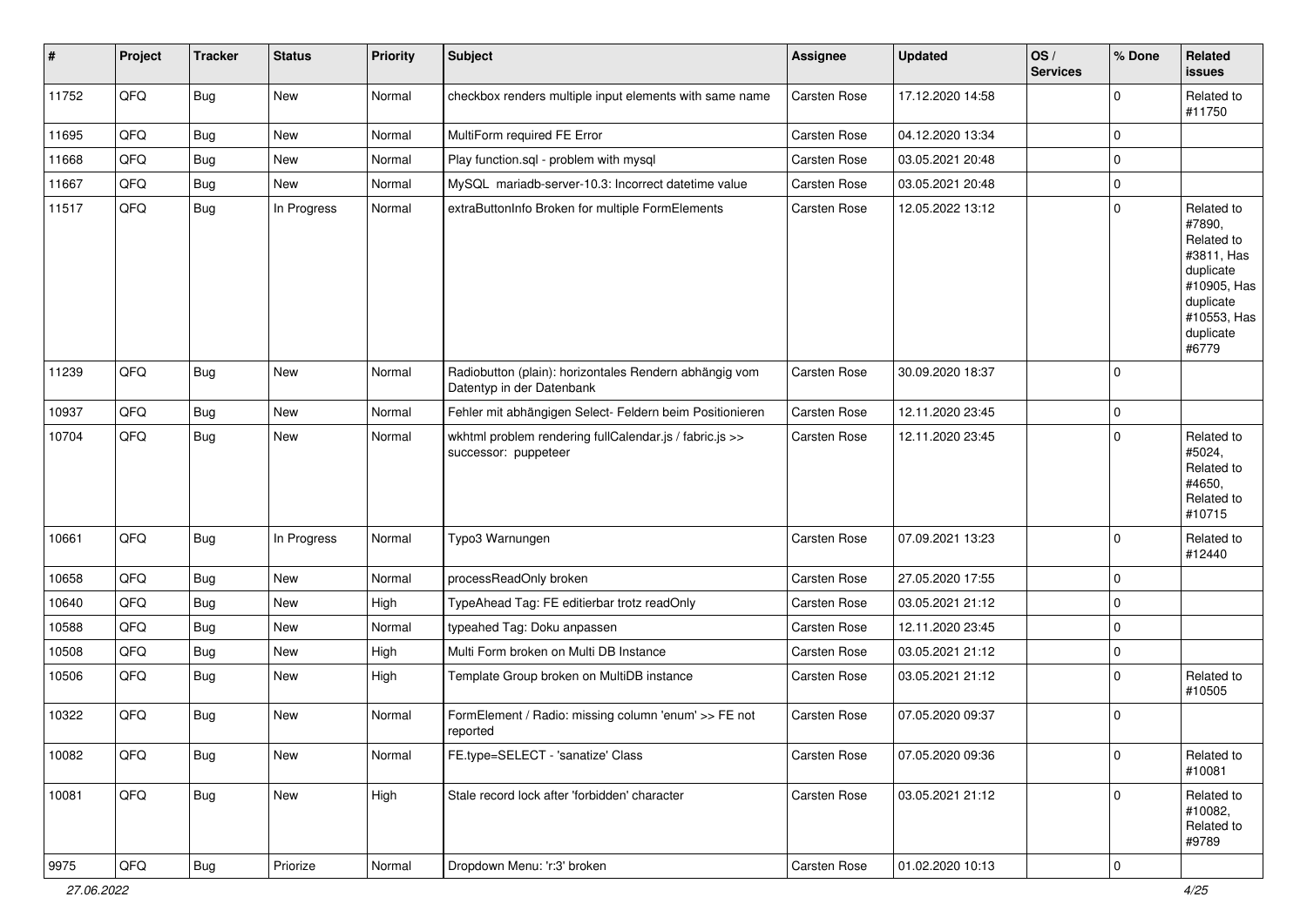| #    | Project | <b>Tracker</b> | <b>Status</b>     | <b>Priority</b> | Subject                                                                                                  | <b>Assignee</b> | <b>Updated</b>   | OS/<br><b>Services</b> | % Done      | Related<br>issues                                                       |
|------|---------|----------------|-------------------|-----------------|----------------------------------------------------------------------------------------------------------|-----------------|------------------|------------------------|-------------|-------------------------------------------------------------------------|
| 9958 | QFQ     | <b>Bug</b>     | Priorize          | Normal          | Broken subrecord query: no error message                                                                 | Carsten Rose    | 05.02.2021 15:15 |                        | $\Omega$    |                                                                         |
| 9947 | QFQ     | <b>Bug</b>     | Priorize          | Normal          | Unwanted error message if missing 'typeAheadSqlPrefetch'                                                 | Carsten Rose    | 01.02.2020 10:13 |                        | $\mathbf 0$ |                                                                         |
| 9862 | QFQ     | <b>Bug</b>     | Priorize          | Normal          | Failed writing to sql mail qfq.log should throw an exception                                             | Carsten Rose    | 01.02.2020 10:13 |                        | $\Omega$    |                                                                         |
| 9834 | QFQ     | <b>Bug</b>     | Priorize          | Normal          | Input elements with tag 'disabled' are missing on<br>form-submit: server option 'processReadOnly' broken | Carsten Rose    | 07.12.2021 16:43 |                        | $\Omega$    | Related to<br>#9691,<br>Related to<br>#5305, Has<br>duplicate<br>#12331 |
| 9789 | QFQ     | <b>Bug</b>     | In Progress       | High            | Record Lock: release to early on 'leave page'                                                            | Carsten Rose    | 10.01.2022 09:25 |                        | 100         | Related to<br>#10081.<br>Related to<br>#9173.<br>Related to<br>#8702    |
| 9783 | QFQ     | <b>Bug</b>     | New               | Normal          | Email with special characters                                                                            | Carsten Rose    | 01.02.2020 23:22 |                        | $\mathbf 0$ |                                                                         |
| 9773 | QFQ     | <b>Bug</b>     | New               | Normal          | form.parameter.formModeGlobal=requiredOff                                                                | Carsten Rose    | 01.02.2020 15:56 |                        | $\Omega$    |                                                                         |
| 9691 | QFQ     | <b>Bug</b>     | In Progress       | Normal          | Checkbox: dynamic update > readonly                                                                      | Carsten Rose    | 01.02.2020 23:22 |                        | 50          | Related to<br>#9834                                                     |
| 9669 | QFQ     | <b>Bug</b>     | Some day<br>maybe | Normal          | Checkbox / Template Group: radio/checkbox visible broken<br>after 'add'                                  | Carsten Rose    | 16.06.2021 13:47 |                        | $\Omega$    | Related to<br>#8091                                                     |
| 9534 | QFQ     | <b>Bug</b>     | Priorize          | Urgent          | FE.type=upload: 'Unknown Mode: ID"                                                                       | Carsten Rose    | 03.05.2021 21:14 |                        | $\Omega$    | Related to<br>#9532                                                     |
| 9533 | QFQ     | <b>Bug</b>     | New               | Normal          | FE.type=upload: Check in 'beforeSave' if upload is given                                                 | Carsten Rose    | 01.02.2020 23:22 |                        | $\Omega$    | Related to<br>#11523                                                    |
| 9531 | QFQ     | <b>Bug</b>     | New               | High            | FE File: Dynamic Update / modeSql / required detected<br>even it not set                                 | Carsten Rose    | 11.06.2021 20:32 |                        | $\Omega$    | Related to<br>#12398                                                    |
| 9347 | QFQ     | Bug            | New               | High            | FE.type=upload with dynamic show/hidden: required not<br>detected                                        | Carsten Rose    | 12.06.2021 10:40 |                        | $\Omega$    | Related to<br>#5305,<br>Related to<br>#12398                            |
| 9317 | QFQ     | <b>Bug</b>     | New               | Normal          | FE.type=note: with dynamic show/hidden an empty label<br>causes trouble                                  | Carsten Rose    | 01.02.2020 23:22 |                        | $\mathbf 0$ |                                                                         |
| 9281 | QFQ     | Bug            | Some day<br>maybe | Normal          | Allow STRICT TRANS TABLES                                                                                | Carsten Rose    | 02.01.2021 18:43 |                        | $\mathbf 0$ |                                                                         |
| 9275 | QFQ     | <b>Bug</b>     | New               | Normal          | autcron: t3 page, which takes to long to respond, is not<br>reported properly                            | Carsten Rose    | 01.02.2020 23:22 |                        | 100         |                                                                         |
| 9177 | QFQ     | <b>Bug</b>     | New               | Normal          | Bug? QFQ tries to save an action FE, which has real<br>existing column name                              | Carsten Rose    | 01.02.2020 23:22 |                        | $\pmb{0}$   |                                                                         |
| 9173 | QFQ     | Bug            | Priorize          | Urgent          | Stale Record Lock: Firefox                                                                               | Carsten Rose    | 03.05.2021 21:14 |                        | $\mathbf 0$ | Related to<br>#9789                                                     |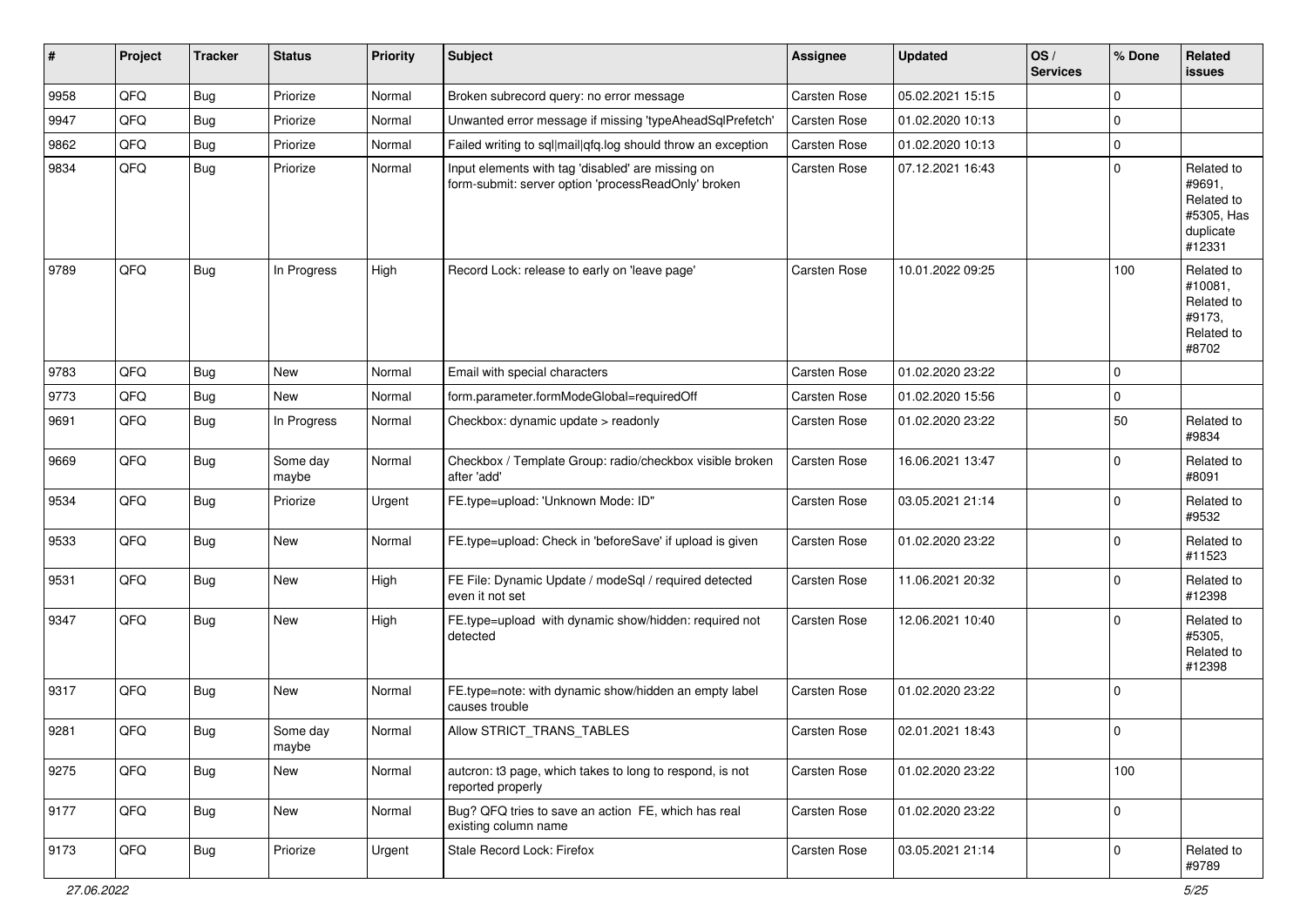| ∦    | Project | <b>Tracker</b> | <b>Status</b>     | <b>Priority</b> | Subject                                                                                               | <b>Assignee</b> | <b>Updated</b>   | OS/<br><b>Services</b> | % Done      | <b>Related</b><br><b>issues</b> |
|------|---------|----------------|-------------------|-----------------|-------------------------------------------------------------------------------------------------------|-----------------|------------------|------------------------|-------------|---------------------------------|
| 9127 | QFQ     | <b>Bug</b>     | <b>New</b>        | Normal          | Error Message: change 'roll over' color - text not readable                                           | Carsten Rose    | 01.02.2020 23:22 |                        | $\Omega$    |                                 |
| 9121 | QFQ     | <b>Bug</b>     | Priorize          | High            | sip links have r and dblndexData set                                                                  | Carsten Rose    | 12.06.2021 10:41 |                        | 0           |                                 |
| 9077 | QFQ     | <b>Bug</b>     | <b>New</b>        | Normal          | typeAheadSql: report broken SQL                                                                       | Carsten Rose    | 01.02.2020 23:22 |                        | $\Omega$    |                                 |
| 9013 | QFQ     | <b>Bug</b>     | <b>New</b>        | Normal          | Error in Twig template not handled                                                                    | Carsten Rose    | 20.10.2021 13:43 |                        | $\mathbf 0$ |                                 |
| 8668 | QFQ     | Bug            | <b>New</b>        | High            | Pill disabled: dyamic mode 'hidden' not respected - FE is still<br>required                           | Carsten Rose    | 03.05.2021 21:14 |                        | $\mathbf 0$ |                                 |
| 8431 | QFQ     | <b>Bug</b>     | New               | High            | autocron.php with wrong path                                                                          | Carsten Rose    | 03.05.2021 21:14 |                        | $\mathbf 0$ |                                 |
| 8106 | QFQ     | Bug            | Some day<br>maybe | Normal          | Dynamic Update: Feld kann nicht auf empty zurückgesetzt<br>werden                                     | Carsten Rose    | 11.12.2019 16:01 |                        | $\mathbf 0$ |                                 |
| 8083 | QFQ     | Bug            | New               | High            | FormEditor: primary table list does not respect<br>'indexDb={{indexData:Y}}'                          | Carsten Rose    | 03.05.2021 21:14 |                        | $\mathbf 0$ | Has<br>duplicate<br>#6678       |
| 8049 | QFQ     | Bug            | New               | Normal          | FE.type=note, column 'value': text moves some pixel to top<br>after save                              | Carsten Rose    | 01.02.2020 23:22 |                        | $\mathbf 0$ |                                 |
| 8037 | QFQ     | Bug            | Priorize          | Normal          | FE.type=upload (advanced mode): {{slaveld:V}} missing<br>during dynamic update                        | Carsten Rose    | 01.02.2020 10:13 |                        | 0           |                                 |
| 7899 | QFQ     | <b>Bug</b>     | New               | High            | Fe.type=password / retype / required: always complain<br>about missing value                          | Carsten Rose    | 03.05.2021 21:14 |                        | 0           |                                 |
| 7890 | QFQ     | Bug            | New               | Normal          | FormElement 'required': extraButtonInfo not aligned                                                   | Carsten Rose    | 11.06.2021 21:17 |                        | $\Omega$    | Related to<br>#11517            |
| 7795 | QFQ     | <b>Bug</b>     | New               | Normal          | Readonly Form: Typeahead-Felder                                                                       | Carsten Rose    | 01.02.2020 23:22 |                        | $\mathbf 0$ |                                 |
| 7685 | QFQ     | Bug            | <b>New</b>        | Normal          | Open FormElement from QFQ error message and save<br>modified record: error about missing {{formId:F}} | Carsten Rose    | 01.02.2020 23:22 |                        | $\Omega$    |                                 |
| 7656 | QFQ     | Bug            | Priorize          | Normal          | FE with required, 'pattern' and 'extraButtonLock': always<br>complain about missing value             | Carsten Rose    | 01.02.2020 10:13 |                        | $\mathbf 0$ |                                 |
| 7650 | QFQ     | <b>Bug</b>     | New               | High            | Optional do not show 'required' sign on FormElement                                                   | Carsten Rose    | 03.05.2021 21:14 |                        | $\mathbf 0$ |                                 |
| 7616 | QFQ     | <b>Bug</b>     | Priorize          | Normal          | Selectlist with Enum & Dynamic Update                                                                 | Carsten Rose    | 01.02.2020 10:13 |                        | $\Omega$    |                                 |
| 7574 | QFQ     | Bug            | New               | Normal          | Substitute error: form element not reported / dont parse<br>Form.note                                 | Carsten Rose    | 01.02.2020 23:21 |                        | $\mathbf 0$ |                                 |
| 7547 | QFQ     | Bug            | New               | Normal          | Error Message in afterSave: wrong parameter column<br>reported                                        | Carsten Rose    | 01.02.2020 23:22 |                        | $\mathbf 0$ |                                 |
| 7524 | QFQ     | <b>Bug</b>     | New               | Normal          | QFQ throws a 'General Error' if 'fileadmin/protected/log/' is   Carsten Rose<br>not writeable         |                 | 01.02.2020 23:22 |                        | 0           |                                 |
| 7513 | QFQ     | <b>Bug</b>     | New               | Normal          | Radios not correct aligned                                                                            | Carsten Rose    | 01.02.2020 23:22 |                        | 0           |                                 |
| 7512 | QFQ     | <b>Bug</b>     | New               | Normal          | FE: inputType=number >> 'pattern' is not respected                                                    | Carsten Rose    | 01.02.2020 23:22 |                        | $\mathbf 0$ |                                 |
| 7456 | QFQ     | <b>Bug</b>     | Some day<br>maybe | Low             | Todos in Code: solve or make ticket                                                                   | Carsten Rose    | 16.09.2021 15:10 |                        | 0           |                                 |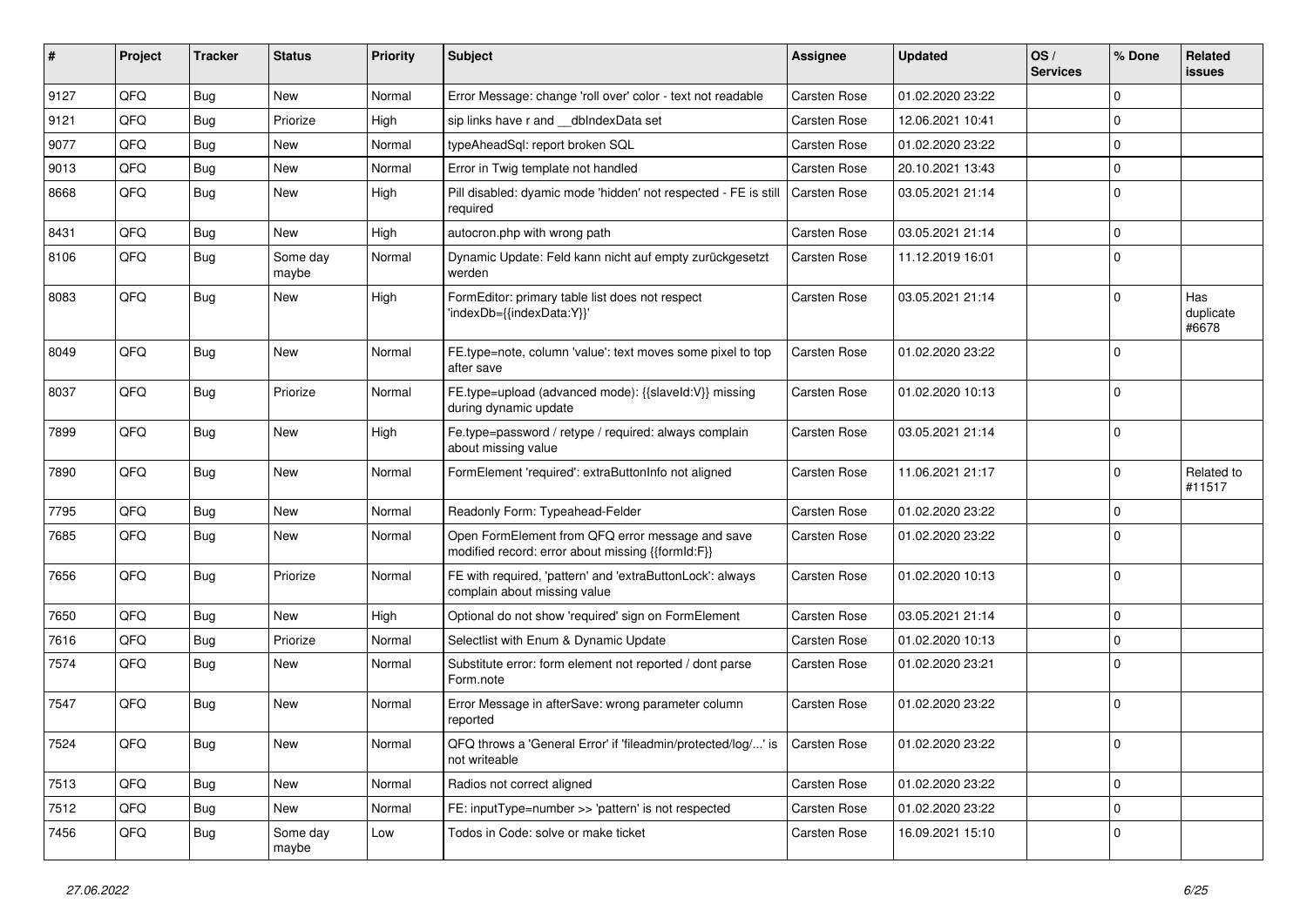| #    | Project | <b>Tracker</b> | <b>Status</b>     | <b>Priority</b> | <b>Subject</b>                                                                                                       | <b>Assignee</b>     | <b>Updated</b>   | OS/<br><b>Services</b> | % Done         | Related<br>issues                           |
|------|---------|----------------|-------------------|-----------------|----------------------------------------------------------------------------------------------------------------------|---------------------|------------------|------------------------|----------------|---------------------------------------------|
| 7261 | QFQ     | <b>Bug</b>     | <b>New</b>        | Normal          | Report pathFilename for user without path, only the filename                                                         | <b>Carsten Rose</b> | 01.02.2020 23:21 |                        | $\mathbf 0$    |                                             |
| 7219 | QFQ     | Bug            | New               | Normal          | typeSheadSql / typeAheadSqlPrefetch: change to curly<br>braces                                                       | Carsten Rose        | 01.02.2020 23:21 |                        | $\Omega$       |                                             |
| 7014 | QFQ     | Bug            | New               | Normal          | Sending invalid emails succeeds when<br>debug.redirectAllMailTo is set                                               | Carsten Rose        | 01.02.2020 23:21 |                        | $\overline{0}$ |                                             |
| 7002 | QFQ     | Bug            | New               | Normal          | Dynamic Update: row does not disappear / appear                                                                      | Carsten Rose        | 01.02.2020 23:22 |                        | $\mathbf 0$    |                                             |
| 6912 | QFQ     | Bug            | New               | Normal          | error Message Var 'deadline' already set in SIP - in Form<br>with FE.value={{deadline:R:::{{deadlinePeriod:Y}}}}     | <b>Carsten Rose</b> | 01.02.2020 23:21 |                        | $\mathbf 0$    |                                             |
| 6677 | QFQ     | Bug            | New               | Normal          | Error message FE Action Element: no/wrong FE reference<br>who cause the problem.                                     | Carsten Rose        | 01.02.2020 23:21 |                        | $\overline{0}$ |                                             |
| 6574 | QFQ     | Bug            | Priorize          | Normal          | gfg.log: Fehlermeldung wurde angezeigt, aber nicht geloggt                                                           | <b>Carsten Rose</b> | 01.02.2020 10:13 |                        | $\Omega$       |                                             |
| 6483 | QFQ     | Bug            | <b>New</b>        | Normal          | R Store funktioniert nicht bei 'Report Notation' im FE                                                               | Carsten Rose        | 01.02.2020 23:21 |                        | $\Omega$       |                                             |
| 6462 | QFQ     | <b>Bug</b>     | New               | Normal          | File Upload: Nutzlose Fehlermeldung wenn Datei zu gross                                                              | Carsten Rose        | 01.02.2020 23:21 |                        | $\overline{0}$ | Related to<br>#6139                         |
| 6116 | QFQ     | Bug            | Priorize          | High            | value of checkbox not saved                                                                                          | <b>Carsten Rose</b> | 07.12.2021 17:19 |                        | $\Omega$       |                                             |
| 5991 | QFQ     | Bug            | Some day<br>maybe | Normal          | URLs with ' ' or long parameter are problematic                                                                      | Carsten Rose        | 01.02.2020 23:19 |                        | $\Omega$       |                                             |
| 5768 | QFQ     | <b>Bug</b>     | Some day<br>maybe | Normal          | '{{pageLanguage:T}}' missing if QFQ is called via api                                                                | Carsten Rose        | 01.02.2020 23:19 |                        | $\overline{0}$ |                                             |
| 5706 | QFQ     | <b>Bug</b>     | Some day<br>maybe | Normal          | upload: fileDestination needs to be sanatized                                                                        | Carsten Rose        | 01.02.2020 23:19 |                        | $\overline{0}$ |                                             |
| 5576 | QFQ     | Bug            | New               | Normal          | Using MySQL 'DROP' requires privilege - wich is not really<br>necessary.                                             | Carsten Rose        | 01.02.2020 23:21 |                        | $\overline{0}$ |                                             |
| 5559 | QFQ     | Bug            | New               | Normal          | FE.type = Upload: 'accept' might contain variables                                                                   | Carsten Rose        | 11.05.2020 21:23 |                        | $\mathbf 0$    |                                             |
| 5557 | QFQ     | Bug            | Some day<br>maybe | Normal          | Form load: STORE RECORD filled, but should be empty                                                                  | Carsten Rose        | 01.02.2020 23:19 |                        | $\overline{0}$ |                                             |
| 5459 | QFQ     | <b>Bug</b>     | New               | High            | Multi DB: spread system tables between 'QFQ' and<br>'Data'-DB                                                        | Carsten Rose        | 03.05.2021 21:14 |                        | $\Omega$       | Related to<br>#4720                         |
| 5305 | QFQ     | Bug            | New               | Normal          | Upload FormElement: nicht disabled by readonly Form                                                                  | Carsten Rose        | 16.06.2021 13:43 |                        | $\Omega$       | Related to<br>#9347,<br>Related to<br>#9834 |
| 5221 | QFQ     | Bug            | New               | High            | Download Dialog: Bleibt stehen in FF wenn Datei<br>automatisch gespeichert wird.                                     | Carsten Rose        | 03.05.2021 21:14 |                        | $\overline{0}$ |                                             |
| 5021 | QFQ     | Bug            | Some day<br>maybe | Normal          | FE.typ=extra - during save displays error 'datum2' already<br>filled in STORE SIP - the value is stored nevertheless | Carsten Rose        | 01.02.2020 23:19 |                        | $\Omega$       | Related to<br>#3875                         |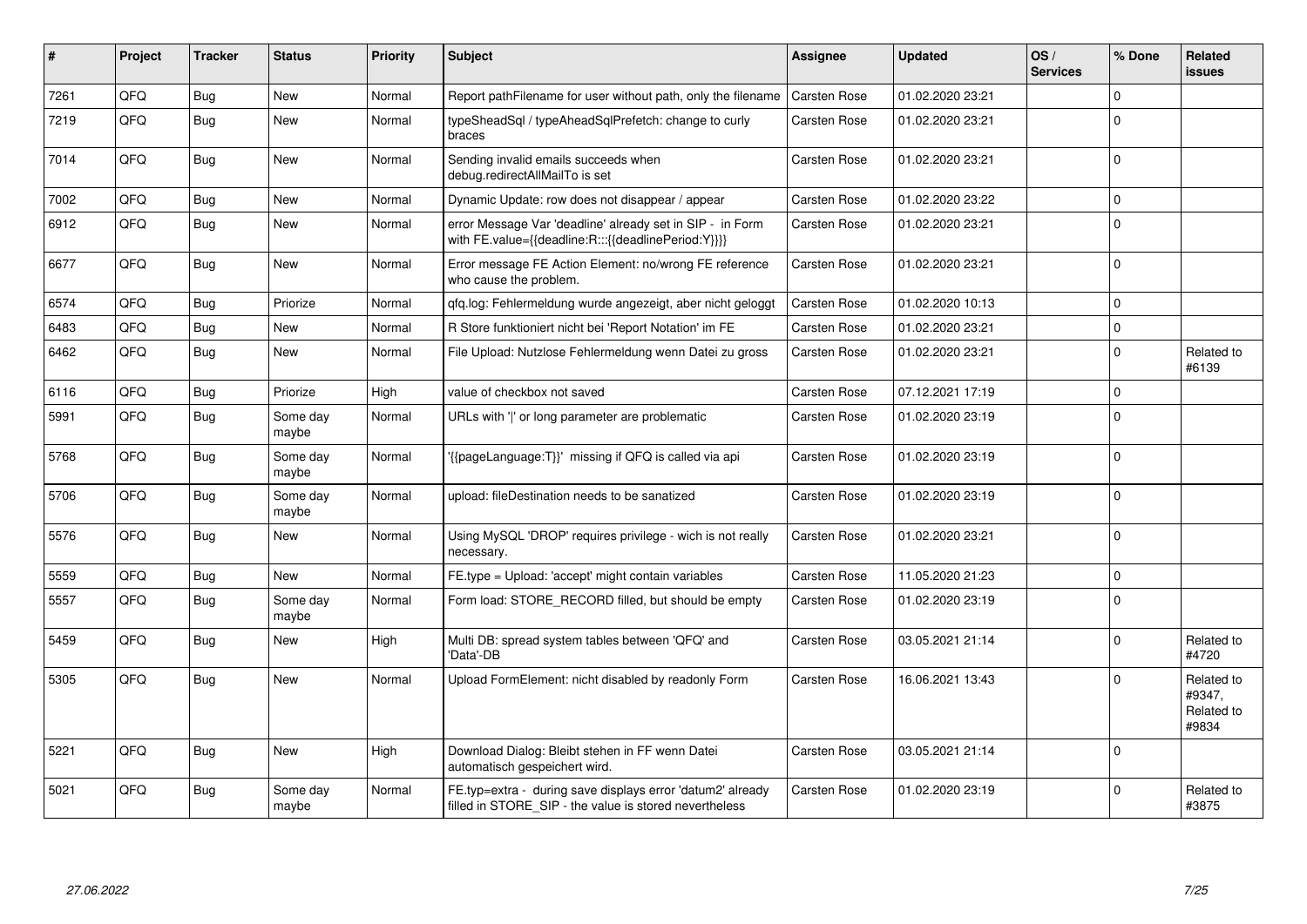| ∦    | Project | <b>Tracker</b> | <b>Status</b>     | <b>Priority</b> | <b>Subject</b>                                                                                                       | <b>Assignee</b>     | <b>Updated</b>   | OS/<br><b>Services</b> | % Done      | Related<br><b>issues</b>                       |
|------|---------|----------------|-------------------|-----------------|----------------------------------------------------------------------------------------------------------------------|---------------------|------------------|------------------------|-------------|------------------------------------------------|
| 4771 | QFQ     | <b>Bug</b>     | Some day<br>maybe | Normal          | qfq: select-down-values empty after save (edit-form for<br>program administrators)                                   | Carsten Rose        | 01.02.2020 23:20 |                        | $\Omega$    | Related to<br>#4549, Has<br>duplicate<br>#4282 |
| 4756 | QFQ     | Bug            | <b>New</b>        | Normal          | Form dirty even nothing changes                                                                                      | Carsten Rose        | 11.12.2019 16:16 |                        | $\mathbf 0$ |                                                |
| 4659 | QFQ     | <b>Bug</b>     | Some day<br>maybe | Normal          | infoButtonExtra                                                                                                      | Carsten Rose        | 01.02.2020 23:20 |                        | $\Omega$    |                                                |
| 4651 | QFQ     | <b>Bug</b>     | Some day<br>maybe | Normal          | "Loading document" Modal wird angezeigt bei uzhcd type=2<br>Ansicht                                                  | Carsten Rose        | 01.02.2020 23:20 |                        | $\Omega$    |                                                |
| 4583 | QFQ     | <b>Bug</b>     | Some day<br>maybe | Normal          | Dynamic Update bei TypeAhead Feldern                                                                                 | Carsten Rose        | 01.02.2020 23:19 |                        | $\Omega$    |                                                |
| 4549 | QFQ     | <b>Bug</b>     | Some day<br>maybe | Normal          | TemplateGroups: FE.type SELECT loose selected value<br>after save                                                    | Carsten Rose        | 01.02.2020 23:20 |                        | $\Omega$    | Related to<br>#4548,<br>Related to<br>#4771    |
| 4528 | QFQ     | Bug            | Some day<br>maybe | Normal          | extraButtonLock mit SQLAhead Bug                                                                                     | Carsten Rose        | 01.02.2020 23:19 |                        | $\mathbf 0$ |                                                |
| 4328 | QFQ     | <b>Bug</b>     | Some day<br>maybe | Normal          | Error Message: Show FE name/number on problems in FE                                                                 | Carsten Rose        | 01.02.2020 23:20 |                        | $\Omega$    |                                                |
| 4293 | QFQ     | <b>Bug</b>     | Some day<br>maybe | Normal          | Download broken if token 'd:' is missing - but no error<br>message                                                   | Carsten Rose        | 11.12.2019 16:03 |                        | $\Omega$    | Related to<br>#7514                            |
| 4279 | QFQ     | <b>Bug</b>     | Some day<br>maybe | High            | config.linkVars lost                                                                                                 | Carsten Rose        | 03.05.2021 21:14 |                        | $\Omega$    |                                                |
| 4092 | QFQ     | <b>Bug</b>     | Some day<br>maybe | Normal          | 1) Logging verbessern wann welches FE warum ausgefuehrt<br>wird, 2) Documentation: Best Practice Template Group      | <b>Carsten Rose</b> | 01.02.2020 23:19 |                        | $\Omega$    | Related to<br>#3504                            |
| 4008 | QFQ     | Bug            | Some day<br>maybe | Normal          | FormElemen.type=sendmail: wrong 'TO' if 'real<br>name <rea@mail.to>' is used</rea@mail.to>                           | Carsten Rose        | 11.12.2019 16:03 |                        | $\Omega$    |                                                |
| 3895 | QFQ     | Bug            | Some day<br>maybe | Normal          | typeahead pedantic: on lehrkredit Idap webpass - if only one<br>person is in dropdown, such person can't be selected | <b>Carsten Rose</b> | 11.12.2019 16:03 |                        | $\mathbf 0$ |                                                |
| 3882 | QFQ     | Bug            | Some day<br>maybe | Normal          | templateGroup: disable 'add' if limit is reached - funktioniert<br>nicht wenn bereits records existierten            | <b>Carsten Rose</b> | 11.12.2019 16:03 |                        | $\Omega$    |                                                |
| 3811 | QFQ     | Bug            | Some day<br>maybe | Normal          | Dynamic Update: extraButtonInfo - Text aktualisieren                                                                 | Carsten Rose        | 11.12.2019 16:03 |                        | $\Omega$    | Related to<br>#11517                           |
| 3782 | QFQ     | Bug            | Priorize          | Normal          | Bei fehlerhafter Eingabe (z.B. Datum) sollte das erwartete<br>Format angezeigt werden                                | Carsten Rose        | 01.02.2020 10:13 |                        | $\Omega$    |                                                |
| 3750 | QFQ     | Bug            | Some day<br>maybe | Normal          | FE in a row: if one violates check, all are red                                                                      | Carsten Rose        | 11.12.2019 16:03 |                        | $\Omega$    |                                                |
| 3682 | QFQ     | <b>Bug</b>     | Some day<br>maybe | Normal          | Dynamic update: Radio buttons                                                                                        | Carsten Rose        | 11.12.2019 16:02 |                        | $\Omega$    |                                                |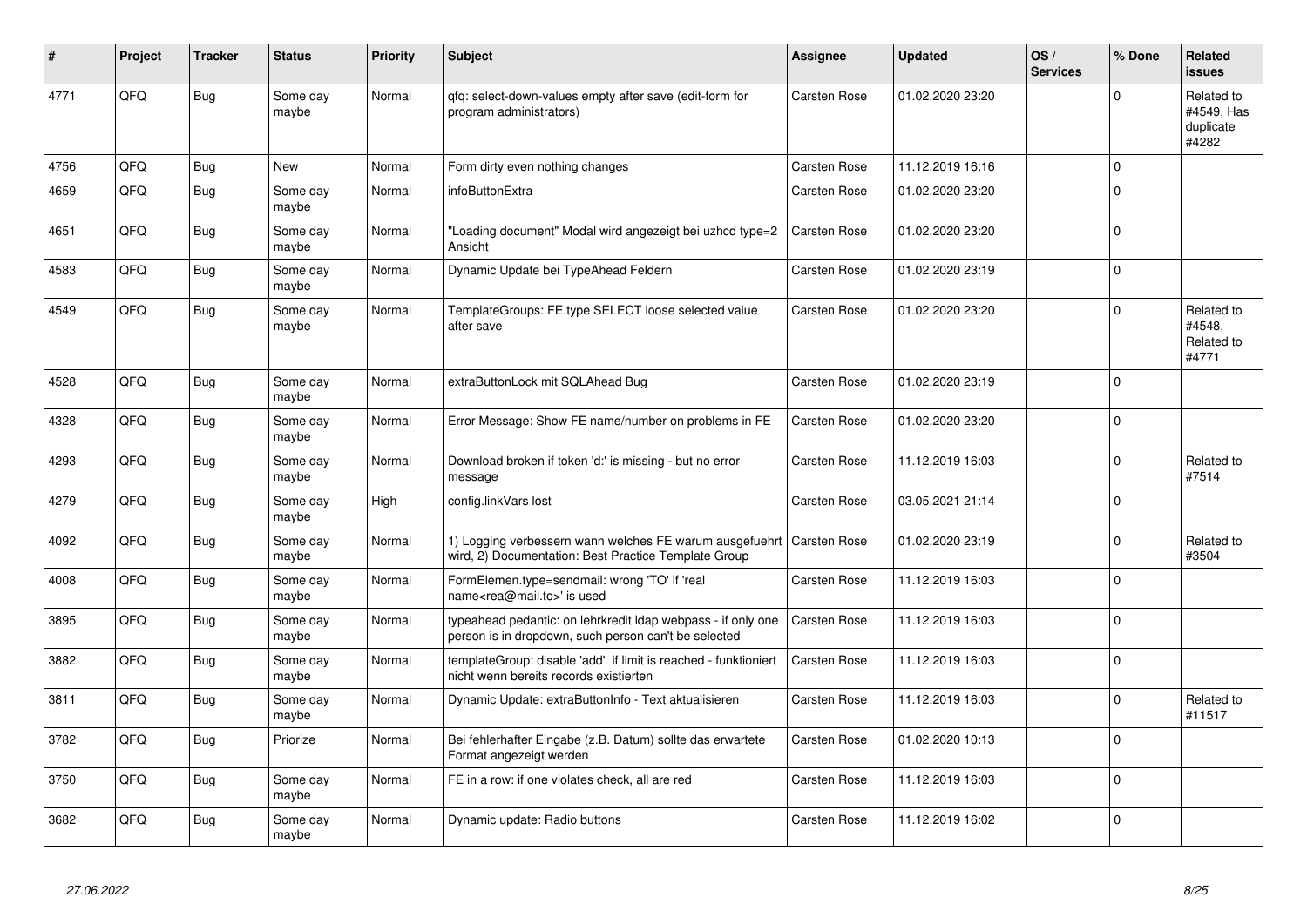| ∦     | Project | <b>Tracker</b> | <b>Status</b>     | <b>Priority</b> | <b>Subject</b>                                                                                                                | Assignee            | <b>Updated</b>   | OS/<br><b>Services</b> | % Done      | Related<br>issues                                |
|-------|---------|----------------|-------------------|-----------------|-------------------------------------------------------------------------------------------------------------------------------|---------------------|------------------|------------------------|-------------|--------------------------------------------------|
| 3588  | QFQ     | Bug            | Some day<br>maybe | Normal          | templateGroup: versteckte Elemente werden weiterhin<br>gespeichert.                                                           | Carsten Rose        | 11.12.2019 16:02 |                        | $\Omega$    |                                                  |
| 3570  | QFQ     | <b>Bug</b>     | Some day<br>maybe | High            | Formular mit prmitnew permitEdit=Always wird nicht<br>aufgerufen (ist leer)                                                   | Carsten Rose        | 03.05.2021 21:14 |                        | $\Omega$    |                                                  |
| 3547  | QFQ     | <b>Bug</b>     | New               | Normal          | FE of type 'note' causes writing of empty fields.                                                                             | <b>Carsten Rose</b> | 01.02.2020 23:21 |                        | $\Omega$    |                                                  |
| 3349  | QFQ     | <b>Bug</b>     | Some day<br>maybe | Normal          | config.qfq.ini: a) vertraegt keine '=' im Value (z.B. Passwort),<br>b) Values sollten in ticks einschliessbar sein (spaces, ) | Carsten Rose        | 11.12.2019 16:02 |                        | $\Omega$    |                                                  |
| 3130  | QFQ     | Bug            | Some day<br>maybe | Normal          | Debug Info's nicht korrekt nach 'New > Save'.                                                                                 | Carsten Rose        | 11.12.2019 16:03 |                        | $\Omega$    | Related to<br>#3253                              |
| 3109  | QFQ     | Bug            | Some day<br>maybe | High            | RealUrl: Links werden nicht korrekt gerendert                                                                                 | Carsten Rose        | 03.05.2021 21:14 |                        | $\Omega$    |                                                  |
| 3061  | QFQ     | Bug            | Some day<br>maybe | High            | winstitute: mysql connection durcheinander - nmhp17<br>(ag7)/QFQ arbeitet mit DB/Tabellen von biostat.                        | Carsten Rose        | 03.05.2021 21:14 |                        | $\mathbf 0$ |                                                  |
| 2643  | QFQ     | <b>Bug</b>     | Some day<br>maybe | Normal          | Zend / PHP Webinars anschauen                                                                                                 | Carsten Rose        | 01.02.2020 15:56 |                        | $\mathbf 0$ |                                                  |
| 11347 | QFQ     | Bug            | Feedback          | Normal          | If Bedingungen funktionieren nicht korrekt                                                                                    | Christoph Fuchs     | 21.03.2021 20:37 |                        | $\Omega$    |                                                  |
| 3613  | QFQ     | <b>Bug</b>     | Some day<br>maybe | Normal          | note /note unchecked -> note div (col-md) wird weiterhin<br>gerendert                                                         | Elias Villiger      | 01.02.2020 23:19 |                        | 100         |                                                  |
| 14377 | QFQ     | Bug            | New               | Normal          | Documentation > General Tips: white page after migration                                                                      | Enis Nuredini       | 19.06.2022 16:37 |                        | $\Omega$    |                                                  |
| 14322 | QFQ     | Bug            | <b>New</b>        | Normal          | Form Load: by default no scroll (save & close should be<br>visible)                                                           | Enis Nuredini       | 15.06.2022 14:12 |                        | $\Omega$    | Related to<br>#14321,<br>Related to<br>#6232     |
| 14303 | QFQ     | <b>Bug</b>     | ToDo              | Normal          | datetime broken with picker                                                                                                   | Enis Nuredini       | 17.06.2022 09:02 |                        | $\Omega$    | Related to<br>#12630                             |
| 14245 | QFQ     | Bug            | New               | Normal          | Form Save Btn bleibt disabled wenn Datumsfeld über<br>Datepicker geändert                                                     | Enis Nuredini       | 27.05.2022 13:45 |                        | $\Omega$    | Related to<br>#13689                             |
| 13943 | QFQ     | <b>Bug</b>     | Priorize          | Normal          | unable to find formgroup                                                                                                      | Enis Nuredini       | 28.05.2022 11:03 |                        | $\mathbf 0$ |                                                  |
| 13899 | QFQ     | <b>Bug</b>     | ToDo              | Normal          | Selenium: zum laufen bringen                                                                                                  | Enis Nuredini       | 25.03.2022 10:24 |                        | $\Omega$    |                                                  |
| 13767 | QFQ     | <b>Bug</b>     | Feedback          | Normal          | date/time-picker: required shows up/down button orange                                                                        | Enis Nuredini       | 16.05.2022 23:16 |                        | $\Omega$    |                                                  |
| 13716 | QFQ     | Bug            | <b>New</b>        | High            | Firefox ask to store username/password                                                                                        | Enis Nuredini       | 30.05.2022 09:31 |                        | $\Omega$    | Related to<br>#13827                             |
| 13689 | QFQ     | <b>Bug</b>     | New               | Normal          | Enter auf Eingabefeld mit ungültigem Wert führt zu blurry<br>Seite                                                            | Enis Nuredini       | 28.05.2022 10:53 |                        | 0           | Related to<br>#14245, Has<br>duplicate<br>#11891 |
| 12989 | QFQ     | <b>Bug</b>     | New               | Normal          | empty string does not trigger dynamic update                                                                                  | Enis Nuredini       | 28.05.2022 11:09 |                        | $\mathbf 0$ |                                                  |
| 12066 | QFQ     | <b>Bug</b>     | New               | High            | enterAsSubmit: Forward wird nicht ausgeführt                                                                                  | Enis Nuredini       | 29.05.2022 09:23 |                        | 0           |                                                  |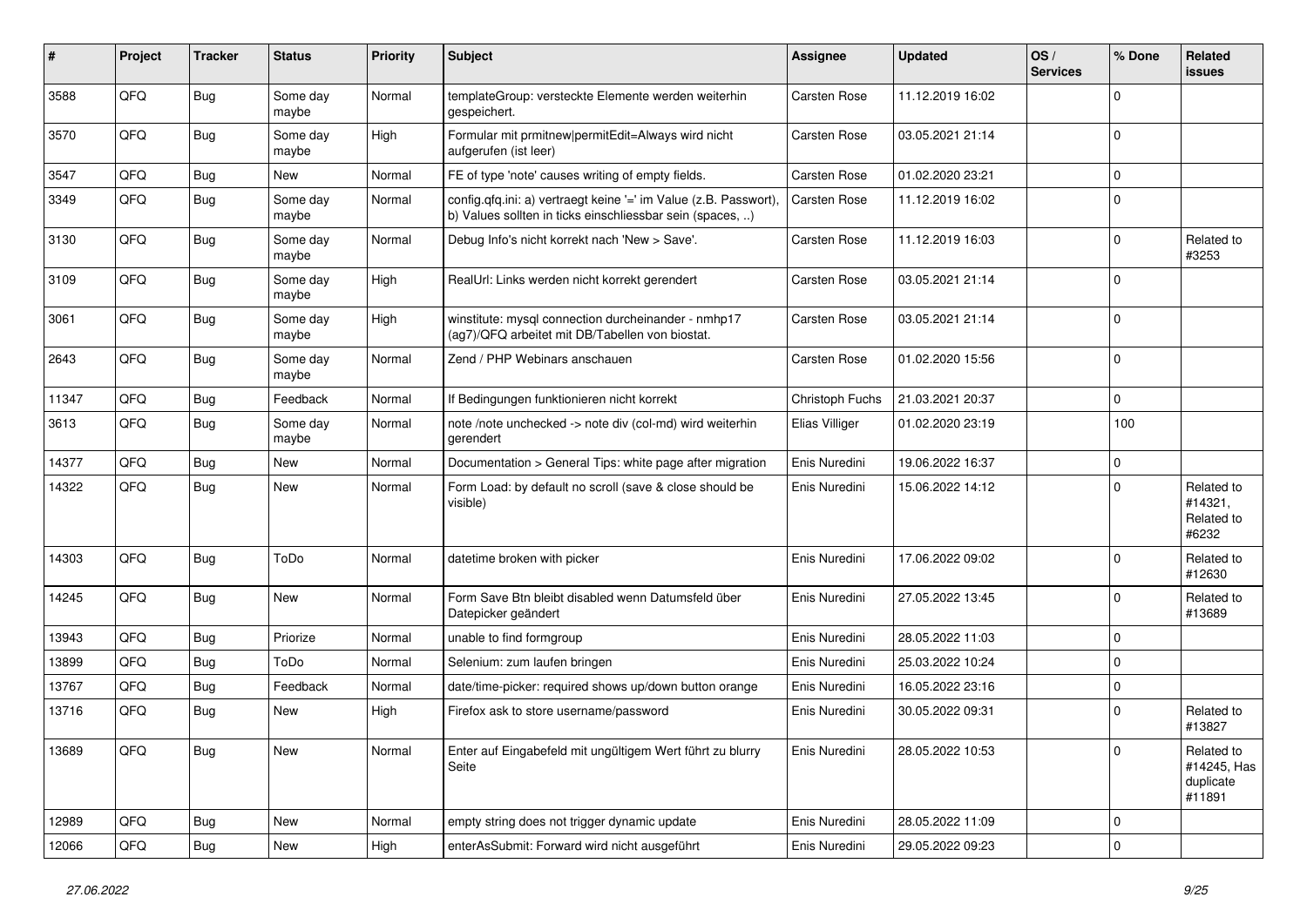| #     | Project | <b>Tracker</b> | <b>Status</b>     | <b>Priority</b> | <b>Subject</b>                                                           | <b>Assignee</b>   | <b>Updated</b>   | OS/<br><b>Services</b> | % Done      | Related<br><b>issues</b>                    |
|-------|---------|----------------|-------------------|-----------------|--------------------------------------------------------------------------|-------------------|------------------|------------------------|-------------|---------------------------------------------|
| 11630 | QFQ     | Bug            | Feedback          | High            | Bitte check ob CALL() in 20.11.0 noch so funktioniert wie in<br>20.4.1   | Enis Nuredini     | 28.05.2022 13:45 |                        | $\Omega$    | Related to<br>#11325                        |
| 8891  | QFQ     | <b>Bug</b>     | <b>New</b>        | High            | formSubmitLog: do not log passwords                                      | Enis Nuredini     | 25.03.2022 09:06 |                        | $\Omega$    |                                             |
| 12508 | QFQ     | Bug            | In Progress       | High            | qfq Form: sendMail                                                       | Karin Niffeler    | 19.03.2022 17:48 |                        | 0           |                                             |
| 8316  | QFQ     | Bug            | Feedback          | Normal          | Documentation/Behaviour for Nested Queries and<br>Record-Store confusing | Nicola Chiapolini | 20.11.2019 09:14 |                        | $\Omega$    |                                             |
| 12156 | QFQ     | Feature        | <b>New</b>        | Normal          | Form: Optional disable 'leave page'                                      |                   | 03.05.2021 20:45 |                        | $\mathbf 0$ |                                             |
| 12135 | QFQ     | Feature        | New               | Normal          | Subrecord: Notiz                                                         |                   | 24.04.2021 16:58 |                        | 0           |                                             |
| 12039 | QFQ     | Feature        | New               | Normal          | Missing htmlSpecialChar() in pre processing on form submit               |                   | 18.02.2021 00:09 |                        | $\Omega$    | Related to<br>#14320                        |
| 12038 | QFQ     | Feature        | New               | Normal          | a) STORE_VAR: filenameOnlyStripUniq, b) SP:<br>QSTRIPUNIQ()              |                   | 17.02.2021 23:55 |                        | $\Omega$    |                                             |
| 11850 | QFQ     | Feature        | New               | Urgent          | Wizard Form: basierend auf einer Tabelle eine Form<br>anlegen.           |                   | 03.05.2021 21:12 |                        | $\Omega$    | Blocked by<br>#8082                         |
| 11716 | QFQ     | Feature        | <b>New</b>        | Normal          | Form an beliebiger Stelle im Report anzeigen                             |                   | 09.12.2020 09:47 |                        | $\Omega$    |                                             |
| 11535 | QFQ     | Feature        | New               | Normal          | Ability to create SQL columns in frontend QFQ forms                      |                   | 17.11.2020 12:11 |                        | 0           |                                             |
| 11534 | QFQ     | Feature        | <b>New</b>        | Normal          | Report: Action on selected rows - Table batchprocessing<br>feature       |                   | 18.11.2020 08:15 |                        | $\Omega$    |                                             |
| 10874 | QFQ     | Feature        | New               | Normal          | Erstellen eines Foreign Keys in der Tabelle "FormElement"                |                   | 13.07.2020 10:11 |                        | $\Omega$    |                                             |
| 10763 | QFQ     | Feature        | New               | Normal          | form accessed and submitted despite logout?                              |                   | 16.06.2020 11:43 |                        | $\mathbf 0$ |                                             |
| 10738 | QFQ     | Feature        | Some day<br>maybe | Normal          | CORS headers for external API requests                                   |                   | 10.06.2020 14:00 |                        | $\Omega$    |                                             |
| 10384 | QFQ     | Feature        | New               | Normal          | Parameter Exchange QFQ Instances                                         |                   | 07.05.2020 09:38 |                        | 0           |                                             |
| 10345 | QFQ     | Feature        | New               | Normal          | Templates - Patterns QFQ Style                                           |                   | 03.05.2021 21:01 |                        | $\Omega$    | Related to<br>#10713                        |
| 10114 | QFQ     | Feature        | <b>New</b>        | High            | Symbol (Link): 'G:' (Glyphicon) replaced by 'i:' (icon)                  |                   | 07.12.2021 17:19 |                        | $\Omega$    | Related to<br>#3797,<br>Related to<br>#4194 |
| 9853  | QFQ     | Feature        | <b>New</b>        | Normal          | Check das SQL / QFQ / Mail Logfile geschrieben wird                      |                   | 09.01.2020 11:15 |                        | $\Omega$    |                                             |
| 8056  | QFQ     | Feature        | Some day<br>maybe | Normal          | Termin Organisation (Reservation)                                        |                   | 01.02.2020 23:19 |                        | $\Omega$    | Related to<br>#8658                         |
| 7921  | QFQ     | Feature        | Some day<br>maybe | Normal          | Rest API Export: URL kuerzer machen                                      |                   | 01.02.2020 23:19 |                        | $\Omega$    |                                             |
| 7278  | QFQ     | Feature        | Some day<br>maybe | Normal          | Form: Wert vordefinieren der immer gesetzt wird                          |                   | 02.05.2021 09:27 |                        | $\mathbf 0$ |                                             |
| 7229  | QFG     | Feature        | Some day<br>maybe | Normal          | New FormElement.type: Button                                             |                   | 01.02.2021 12:32 |                        | $\mathbf 0$ |                                             |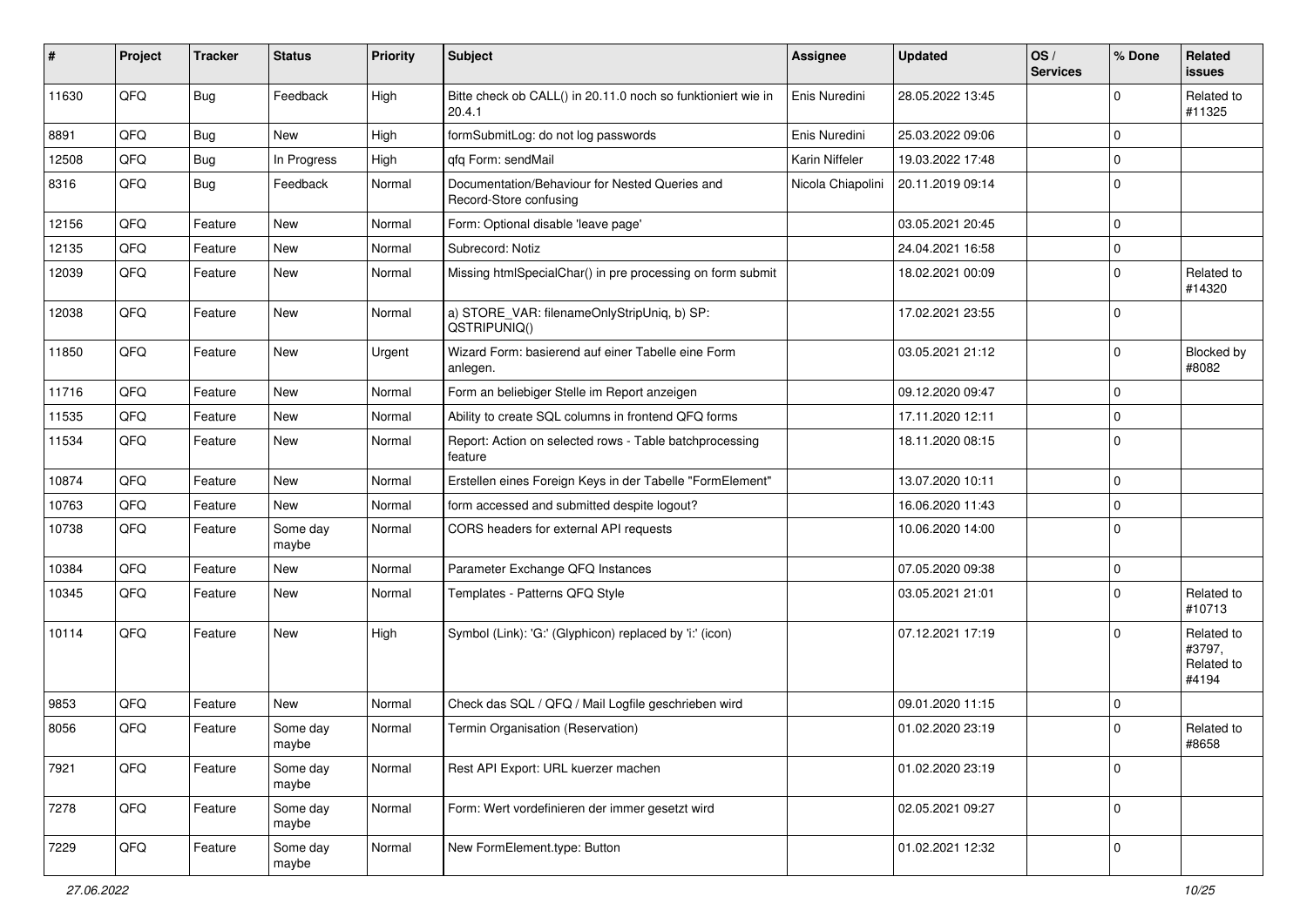| $\pmb{\#}$ | Project | <b>Tracker</b> | <b>Status</b>     | <b>Priority</b> | <b>Subject</b>                                                                    | <b>Assignee</b> | <b>Updated</b>   | OS/<br><b>Services</b> | % Done      | Related<br>issues   |
|------------|---------|----------------|-------------------|-----------------|-----------------------------------------------------------------------------------|-----------------|------------------|------------------------|-------------|---------------------|
| 7108       | QFQ     | Feature        | Some day<br>maybe | Normal          | <b>QFQ Wrap Elements</b>                                                          |                 | 11.12.2019 16:01 |                        | $\mathbf 0$ |                     |
| 7106       | QFQ     | Feature        | Some day<br>maybe | Normal          | Beispiel Nummerierung von Rows in Report                                          |                 | 11.12.2019 16:01 |                        | $\mathbf 0$ |                     |
| 7105       | QFQ     | Feature        | Some day<br>maybe | Normal          | Beispiel wie man in einer zweiten Tabelle speichert.                              |                 | 11.12.2019 16:01 |                        | $\mathbf 0$ |                     |
| 7104       | QFQ     | Feature        | Some day<br>maybe | Normal          | Manual: hint about escaping if '\r' appears in mail body                          |                 | 11.12.2019 16:01 |                        | $\Omega$    |                     |
| 7100       | QFQ     | Feature        | Some day<br>maybe | Normal          | Download: log access, max downloads, time limit                                   |                 | 01.02.2020 23:19 |                        | $\mathbf 0$ |                     |
| 6992       | QFQ     | Feature        | Some day<br>maybe | Normal          | DB exception: Syntax Highlight                                                    |                 | 11.12.2019 16:01 |                        | $\mathbf 0$ | Related to<br>#5450 |
| 6704       | QFQ     | Feature        | Some day<br>maybe | Normal          | Upload Mode: Bilder in Notizen rechts sollen aktuellen<br>Upload repräsentieren.  |                 | 01.02.2020 23:19 |                        | $\Omega$    | Related to<br>#3264 |
| 6515       | QFQ     | Feature        | Some day<br>maybe | Normal          | Formular: Felder dynamisch ein/ausblenden                                         |                 | 11.12.2019 16:02 |                        | $\Omega$    |                     |
| 6299       | QFQ     | Feature        | Some day<br>maybe | Normal          | Attack detection: log table with invalid SIP access                               |                 | 11.12.2019 16:02 |                        | $\mathbf 0$ | Related to<br>#3947 |
| 6288       | QFQ     | Feature        | Some day<br>maybe | Normal          | Best Practice: Erklaeren wie man ein Formular ganz in<br>'weiss' erstellen kann   |                 | 11.12.2019 16:02 |                        | 0 l         |                     |
| 6084       | QFQ     | Feature        | Some day<br>maybe | Normal          | New escape type: 'D' - convert date                                               |                 | 01.02.2020 23:19 |                        | $\Omega$    |                     |
| 6083       | QFQ     | Feature        | Some day<br>maybe | Normal          | Dynamic Update: Value Check via SQL                                               |                 | 11.12.2019 16:02 |                        | $\mathbf 0$ |                     |
| 5923       | QFQ     | Feature        | Some day<br>maybe | Normal          | fillStoreSystemBySqlLate                                                          |                 | 01.02.2020 23:19 |                        | $\mathbf 0$ |                     |
| 5895       | QFQ     | Feature        | Some day<br>maybe | Normal          | Tutorial: List of all QFQ Features                                                |                 | 01.02.2020 23:19 |                        | $\pmb{0}$   |                     |
| 5893       | QFQ     | Feature        | Some day<br>maybe | Normal          | Edit on double-click                                                              |                 | 01.02.2020 23:19 |                        | $\Omega$    | Related to<br>#5894 |
| 5892       | QFQ     | Feature        | Some day<br>maybe | Normal          | QFQ should use T3 API to manipulate FE GROUP<br>membership                        |                 | 01.02.2020 23:20 |                        | $\mathbf 0$ |                     |
| 5851       | QFQ     | Feature        | Some day<br>maybe | Normal          | Queue System implementieren: MQTT, RabbitMQ                                       |                 | 01.02.2020 23:20 |                        | $\mathbf 0$ | Related to<br>#5715 |
| 5850       | QFQ     | Feature        | Some day<br>maybe | Normal          | Deployment: In QFQ Doc best practice fuer zeitgemaesses<br>Deployment beschreiben |                 | 01.02.2020 23:20 |                        | $\pmb{0}$   |                     |
| 5805       | QFQ     | Feature        | Some day<br>maybe | Normal          | TypeAHead SQL value instead of key stored                                         |                 | 01.02.2020 23:19 |                        | $\Omega$    | Related to<br>#5444 |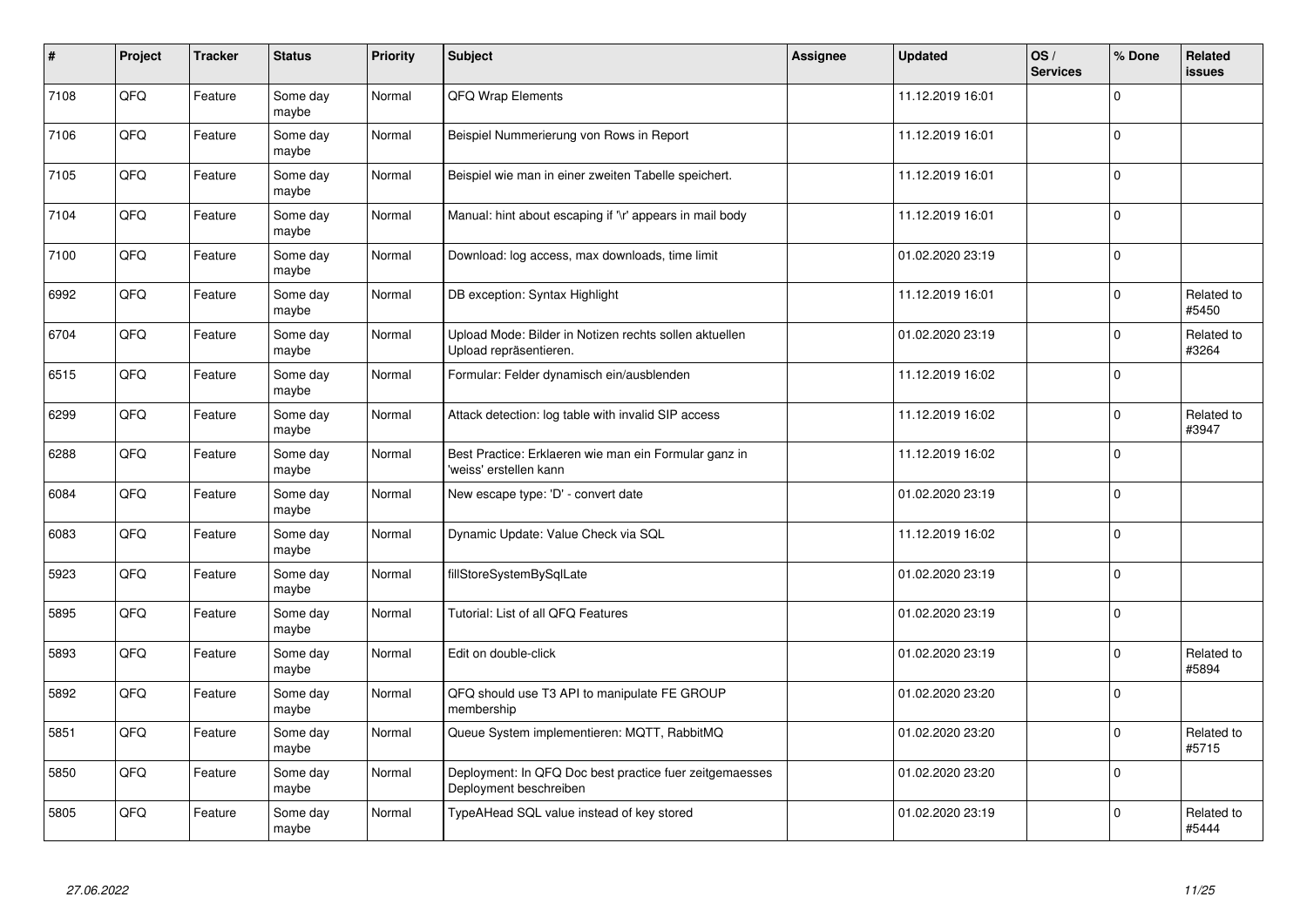| $\sharp$ | Project | <b>Tracker</b> | <b>Status</b>     | <b>Priority</b> | <b>Subject</b>                                                                                                                                                | <b>Assignee</b> | <b>Updated</b>   | OS/<br><b>Services</b> | % Done      | Related<br><b>issues</b> |
|----------|---------|----------------|-------------------|-----------------|---------------------------------------------------------------------------------------------------------------------------------------------------------------|-----------------|------------------|------------------------|-------------|--------------------------|
| 5783     | QFQ     | Feature        | Some day<br>maybe | Normal          | <b>BPMN View/Edit</b>                                                                                                                                         |                 | 11.12.2019 16:02 |                        | $\mathbf 0$ |                          |
| 5455     | QFQ     | Feature        | Some day<br>maybe | Normal          | Mail Redirects grld abhaengig                                                                                                                                 |                 | 01.02.2020 23:20 |                        | $\pmb{0}$   |                          |
| 5452     | QFQ     | Feature        | Some day<br>maybe | Normal          | Thumbnails from PDF: bad quality                                                                                                                              |                 | 01.02.2020 23:20 |                        | $\Omega$    |                          |
| 5342     | QFQ     | Feature        | Some day<br>maybe | Normal          | link - with HTML Attributes                                                                                                                                   |                 | 01.02.2020 23:20 |                        | $\mathbf 0$ | Related to<br>#14077     |
| 5160     | QFQ     | Feature        | Some day<br>maybe | Normal          | QFQ collaborative / together.js, ShareJS, y-js, collaborative,                                                                                                |                 | 11.12.2019 16:02 |                        | $\mathbf 0$ |                          |
| 5129     | QFQ     | Feature        | Some day<br>maybe | Normal          | Reports: SQL fuer x Achse und y Achse                                                                                                                         |                 | 11.12.2019 16:02 |                        | $\Omega$    |                          |
| 4974     | QFQ     | Feature        | Some day<br>maybe | Normal          | Long polling - inform all listening clients of changes                                                                                                        |                 | 11.12.2019 16:02 |                        | $\Omega$    |                          |
| 4816     | QFQ     | Feature        | Some day<br>maybe | Normal          | Templates for QFQ Reports (Tables, Radios, )                                                                                                                  |                 | 01.02.2020 23:20 |                        | $\mathbf 0$ |                          |
| 4719     | QFQ     | Feature        | Some day<br>maybe | Normal          | Custom Message in Client in case of 'Browser tab close,<br>modification will be lost'                                                                         |                 | 01.02.2020 23:20 |                        | $\mathbf 0$ |                          |
| 4640     | QFQ     | Feature        | Some day<br>maybe | Normal          | Rename System Forms                                                                                                                                           |                 | 01.02.2020 23:20 |                        | $\mathbf 0$ |                          |
| 4627     | QFQ     | Feature        | Some day<br>maybe | Normal          | dbupdate: all tables - check 'create', 'modified' if it is possible<br>to change to default 'CURRENT_TIMESTAMP' and modified<br>'ON UPDATE CURRENT_TIMESTAMP' |                 | 01.02.2020 23:20 |                        | $\mathbf 0$ |                          |
| 4626     | QFQ     | Feature        | Some day<br>maybe | Normal          | Mobile View: 'classBody=qfq-form-right' makes no sense                                                                                                        |                 | 01.02.2020 23:20 |                        | $\mathbf 0$ |                          |
| 4551     | QFQ     | Feature        | Some day<br>maybe | Normal          | Set 'pills' via dynamicUpdate to show/hide/disabled                                                                                                           |                 | 01.02.2020 23:20 |                        | $\mathbf 0$ | Related to<br>#3752      |
| 4536     | QFQ     | Feature        | Some day<br>maybe | Normal          | FE upload: problem with delete if mutliple uploads an<br>FE.name="                                                                                            |                 | 01.02.2020 23:20 |                        | $\mathbf 0$ |                          |
| 4446     | QFQ     | Feature        | Some day<br>maybe | Normal          | New FE get same feldContainerId as last modifed FE                                                                                                            |                 | 01.02.2020 23:20 |                        | 0           |                          |
| 4445     | QFQ     | Feature        | Some day<br>maybe | Normal          | template group: Option to simulate fieldset                                                                                                                   |                 | 28.06.2021 14:11 |                        | $\mathbf 0$ |                          |
| 4444     | QFQ     | Feature        | Some day<br>maybe | Normal          | FE.type=upload: detect mime type                                                                                                                              |                 | 11.12.2019 16:02 |                        | $\Omega$    | Related to<br>#4303      |
| 4443     | QFQ     | Feature        | Some day<br>maybe | Normal          | Form: multiple secondary tables                                                                                                                               |                 | 01.02.2020 23:20 |                        | $\mathbf 0$ |                          |
| 4442     | QFQ     | Feature        | Some day<br>maybe | Normal          | Special Column Name: link - new symbol G (Glyph) to<br>choose any available symbol                                                                            |                 | 11.12.2019 16:02 |                        | $\mathbf 0$ |                          |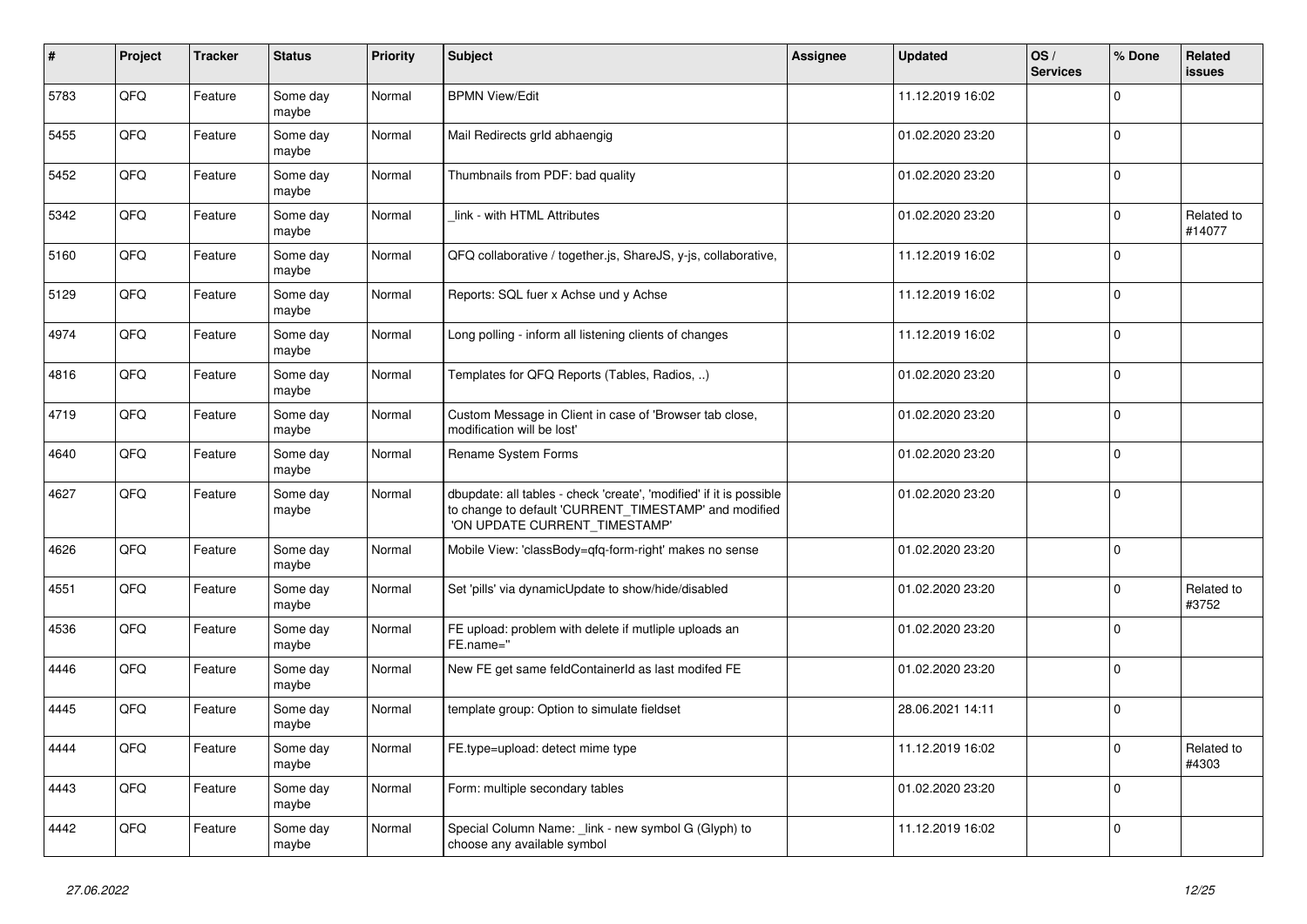| $\sharp$ | Project | <b>Tracker</b> | <b>Status</b>     | <b>Priority</b> | Subject                                                                                                                                                  | <b>Assignee</b> | <b>Updated</b>   | OS/<br><b>Services</b> | % Done      | Related<br><b>issues</b>                    |
|----------|---------|----------------|-------------------|-----------------|----------------------------------------------------------------------------------------------------------------------------------------------------------|-----------------|------------------|------------------------|-------------|---------------------------------------------|
| 4440     | QFQ     | Feature        | Some day<br>maybe | Normal          | Manual.rst: explain how to. expand PHP Session to 4h                                                                                                     |                 | 11.12.2019 16:02 |                        | $\mathbf 0$ |                                             |
| 4439     | QFQ     | Feature        | Some day<br>maybe | Normal          | Log: report all actions fired by an FE Element, incl. the<br>original directive (slaveld, sqllnsert, )                                                   |                 | 01.02.2020 23:20 |                        | $\mathbf 0$ | Related to<br>#4432,<br>Related to<br>#5458 |
| 4435     | QFQ     | Feature        | Some day<br>maybe | Normal          | Report: striptags - specify allowed tags                                                                                                                 |                 | 01.02.2020 23:20 |                        | $\mathbf 0$ |                                             |
| 4433     | QFQ     | Feature        | Some day<br>maybe | Normal          | Log when SIP will be destroyed by QFQ for any (security)<br>reason                                                                                       |                 | 01.02.2020 23:20 |                        | $\mathbf 0$ | Related to<br>#4432,<br>Related to<br>#5458 |
| 4194     | QFQ     | Feature        | In Progress       | Normal          | Bootstrap 4 ist jetzt offiziel                                                                                                                           |                 | 03.05.2021 20:47 |                        | $\mathbf 0$ | Related to<br>#10114                        |
| 4027     | QFQ     | Feature        | Some day<br>maybe | Normal          | Missing: orange 'check' / 'bullet'                                                                                                                       |                 | 11.12.2019 16:03 |                        | 0           |                                             |
| 3880     | QFQ     | Feature        | Some day<br>maybe | Normal          | Form 'Form': anlegen einer Tabelle                                                                                                                       |                 | 14.01.2021 10:12 |                        | 0           |                                             |
| 3879     | QFQ     | Feature        | Some day<br>maybe | Normal          | Form 'FormElement': Beim Feld 'name' rechts in der Notiz<br>einen Link einblenden - a) aktuelle Definition anzeigen, b)<br>Spalte in der Tabelle anlegen |                 | 11.12.2019 16:03 |                        | $\mathbf 0$ |                                             |
| 3878     | QFQ     | Feature        | Some day<br>maybe | Normal          | Form 'FormElement': Spalte 'name' typeAhead mit<br>Spaltennamen der Primarytable.                                                                        |                 | 11.12.2019 16:03 |                        | $\mathbf 0$ |                                             |
| 3646     | QFQ     | Feature        | Some day<br>maybe | Normal          | Moeglichkeit HTML Tags in Reports auszugeben (zu<br>enkodieren: htmlspecialchars)                                                                        |                 | 11.12.2019 16:02 |                        | $\mathbf 0$ | Related to<br>#14320                        |
| 3617     | QFQ     | Feature        | Some day<br>maybe | Normal          | Load javascripts at bottom                                                                                                                               |                 | 11.12.2019 16:02 |                        | $\Omega$    |                                             |
| 3567     | QFQ     | Feature        | Some day<br>maybe | Low             | 'Save', 'Close', 'New' als FormElement                                                                                                                   |                 | 11.12.2019 16:02 |                        | $\mathbf 0$ |                                             |
| 3495     | QFQ     | Feature        | Some day<br>maybe | Normal          | Predifined Parameter werden nicht in '+' (add new record)<br>SIP gerendert.                                                                              |                 | 11.12.2019 16:02 |                        | 0           |                                             |
| 2950     | QFQ     | Feature        | Some day<br>maybe | Normal          | Inhalt QFQ Records als File                                                                                                                              |                 | 11.12.2019 16:03 |                        | 0           |                                             |
| 1623     | QFQ     | Feature        | Some day<br>maybe | Normal          | RealURL                                                                                                                                                  |                 | 11.12.2019 16:03 |                        | 30          |                                             |
| 1510     | QFG     | Feature        | Some day<br>maybe | Normal          | jquery von google laden, falls das nicht geht lokal                                                                                                      |                 | 11.12.2019 16:03 |                        | $\mathbf 0$ |                                             |
| 1253     | QFQ     | Feature        | Some day<br>maybe | Normal          | QF: Colorpicker                                                                                                                                          |                 | 11.12.2019 16:03 |                        | 0           |                                             |
| 1251     | QFG     | Feature        | Some day<br>maybe | Normal          | QF: Combo                                                                                                                                                |                 | 11.12.2019 16:03 |                        | 0           |                                             |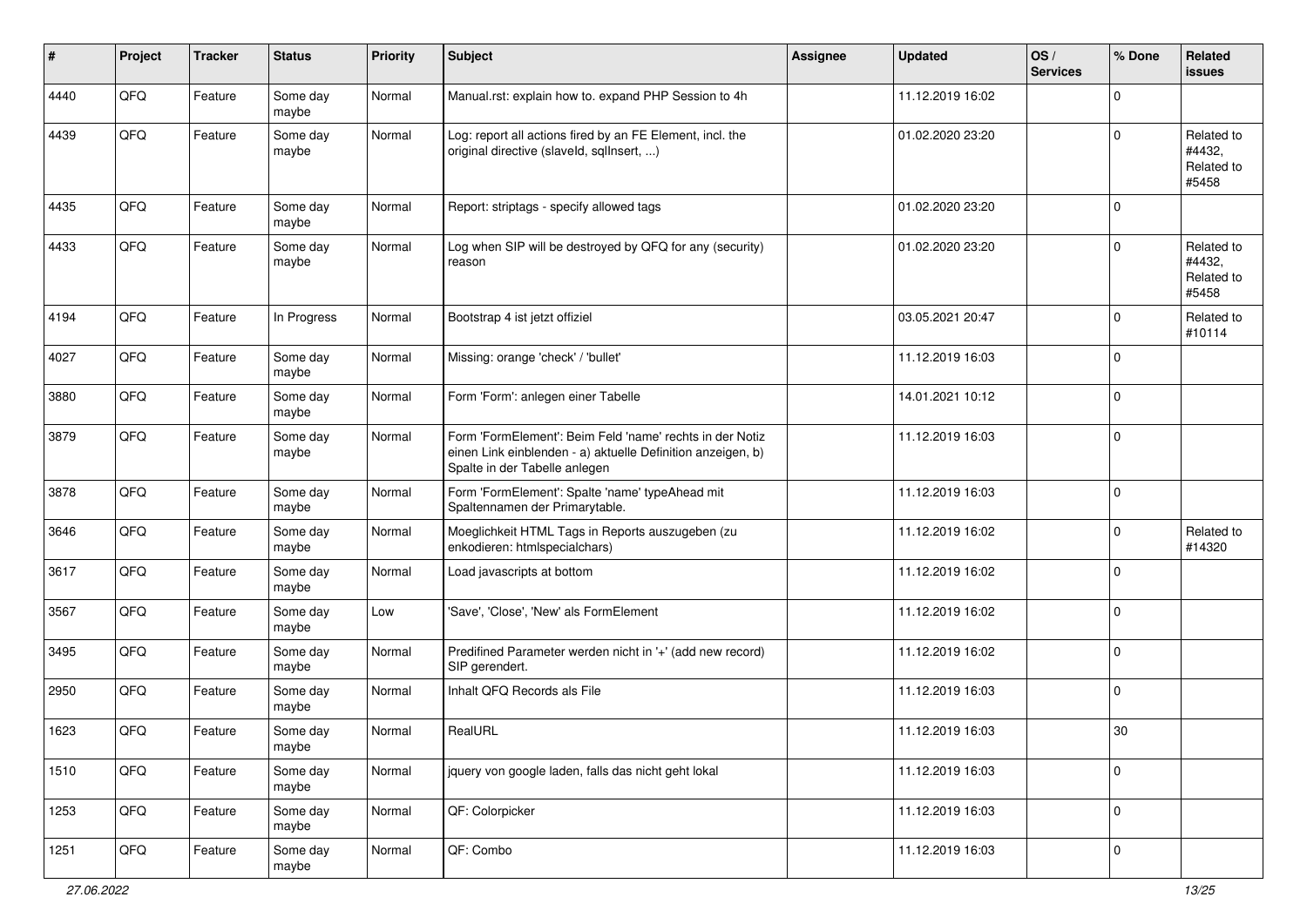| $\vert$ # | <b>Project</b> | <b>Tracker</b> | <b>Status</b>     | <b>Priority</b> | <b>Subject</b>                                                                                               | Assignee        | <b>Updated</b>   | OS/<br><b>Services</b> | % Done      | <b>Related</b><br><b>issues</b>                                        |
|-----------|----------------|----------------|-------------------|-----------------|--------------------------------------------------------------------------------------------------------------|-----------------|------------------|------------------------|-------------|------------------------------------------------------------------------|
| 1234      | QFQ            | Feature        | Some day<br>maybe | Normal          | QF: Record numbering: Im Grid soll in Spalte 1 optional die<br>laufende Nummer der Records angezeigt werden. |                 | 01.02.2020 23:20 |                        | $\mathbf 0$ |                                                                        |
| 955       | QFQ            | Feature        | Some day<br>maybe | Normal          | QF: Notizen vor/nach dem Form                                                                                |                 | 01.02.2020 23:20 |                        | $\mathbf 0$ |                                                                        |
| 880       | QFQ            | Feature        | Some day<br>maybe | Urgent          | Security: PHP, SQL Injection, XSS                                                                            |                 | 03.05.2021 21:14 |                        | $\Omega$    | Related to<br>#14320                                                   |
| 14185     | QFQ            | Feature        | <b>New</b>        | Normal          | External/Autocron.php - better suitable directory                                                            | Support: System | 28.05.2022 11:03 |                        | $\mathbf 0$ |                                                                        |
| 12556     | QFQ            | Feature        | New               | Normal          | Pills Title: colored = static or dynamic on allrequiredgiven                                                 | Benjamin Baer   | 19.03.2022 17:49 |                        | $\mathbf 0$ |                                                                        |
| 12490     | QFQ            | Feature        | New               | Normal          | Loading Plugins in QFQ - see what tinymce does. (lazy<br>loading)                                            | Benjamin Baer   | 08.06.2022 10:37 |                        | $\mathbf 0$ | Related to<br>#12611,<br>Related to<br>#10013,<br>Related to<br>#7732  |
| 12476     | QFQ            | Feature        | New               | Normal          | clearMe: a) should trigger 'dirty', b) sticky on textarea resize                                             | Benjamin Baer   | 04.01.2022 08:40 |                        | $\mathbf 0$ | Related to<br>#9528                                                    |
| 10003     | QFQ            | Feature        | Priorize          | Normal          | fieldset: stronger visualize group                                                                           | Benjamin Baer   | 12.02.2020 08:13 |                        | $\mathbf 0$ |                                                                        |
| 9548      | QFQ            | Feature        | Feedback          | High            | FormElement: Pattern mismatch - optional report only on<br>focus lost                                        | Benjamin Baer   | 03.05.2021 21:14 |                        | $\mathbf 0$ |                                                                        |
| 9135      | QFQ            | Feature        | Priorize          | Normal          | Progress Bar generic / replace old hourglass download<br>popup                                               | Benjamin Baer   | 03.01.2022 07:43 |                        | $\mathbf 0$ |                                                                        |
| 9130      | QFQ            | Feature        | Some day<br>maybe | Normal          | tablesorter: Automatic Row numbering / Zeilenummer                                                           | Benjamin Baer   | 01.02.2020 23:22 |                        | $\mathbf 0$ |                                                                        |
| 8522      | QFQ            | Feature        | Some day<br>maybe | Normal          | build QFQ - npm warnings                                                                                     | Benjamin Baer   | 01.02.2020 23:19 |                        | 50          |                                                                        |
| 7965      | QFQ            | Feature        | Priorize          | Normal          | Input type 'text' with visual format - currency                                                              | Benjamin Baer   | 03.01.2022 07:45 |                        | $\pmb{0}$   |                                                                        |
| 7732      | QFQ            | Feature        | Some day<br>maybe | Normal          | Javascript: Lazy Loading der add on libs                                                                     | Benjamin Baer   | 08.06.2022 10:38 |                        | $\Omega$    | Related to<br>#12611,<br>Related to<br>#12490,<br>Related to<br>#10013 |
| 7730      | QFQ            | Feature        | Priorize          | Normal          | <b>SELECT Box: title in between</b>                                                                          | Benjamin Baer   | 01.02.2020 23:22 |                        | $\mathbf 0$ |                                                                        |
| 7602      | QFQ            | Feature        | ToDo              | High            | Multi Select: with checkboxes                                                                                | Benjamin Baer   | 22.03.2022 09:07 |                        | $\mathbf 0$ |                                                                        |
| 6972      | QFQ            | Feature        | Some day<br>maybe | Normal          | Fabric Clipboard / cross browser tab                                                                         | Benjamin Baer   | 01.02.2020 23:21 |                        | $\mathbf 0$ |                                                                        |
| 6970      | QFQ            | Feature        | Some day<br>maybe | Normal          | tablesorter: default fuer 'sortReset' aendern von 'Ctrl' zu 'Alt'                                            | Benjamin Baer   | 01.02.2020 23:21 |                        | $\Omega$    |                                                                        |
| 6870      | QFQ            | Feature        | Priorize          | Normal          | Click on 'link' triggers an API call                                                                         | Benjamin Baer   | 03.01.2022 08:25 |                        | $\mathbf 0$ |                                                                        |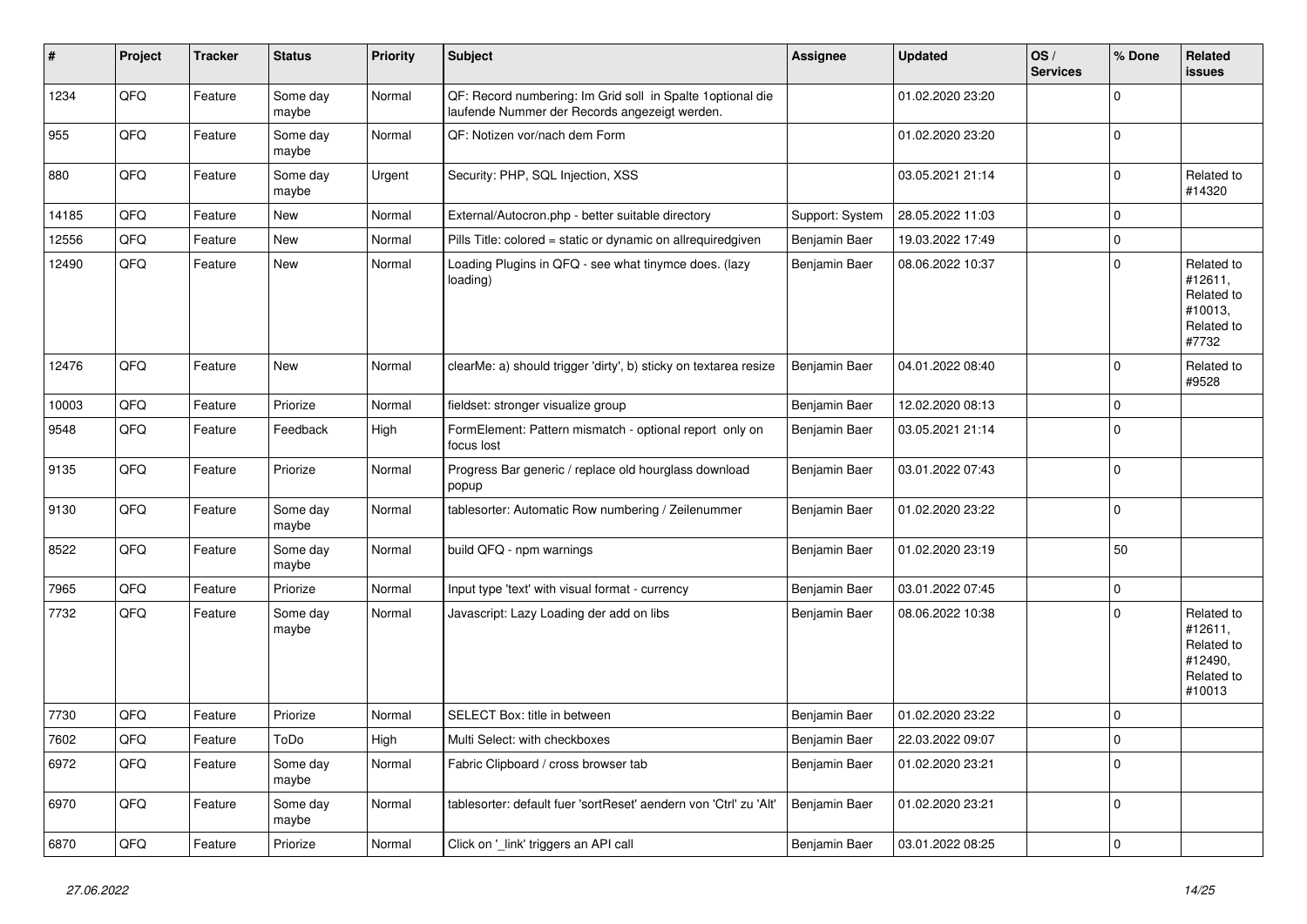| $\vert$ # | Project | <b>Tracker</b> | <b>Status</b>              | Priority | Subject                                                                       | <b>Assignee</b> | <b>Updated</b>   | OS/<br><b>Services</b> | % Done         | Related<br><b>issues</b>                                               |
|-----------|---------|----------------|----------------------------|----------|-------------------------------------------------------------------------------|-----------------|------------------|------------------------|----------------|------------------------------------------------------------------------|
| 6801      | QFQ     | Feature        | Priorize                   | Normal   | Fabric: Maximize / Fulllscreen                                                | Benjamin Baer   | 21.03.2022 09:56 |                        | $\mathbf 0$    |                                                                        |
| 6224      | QFQ     | Feature        | Priorize                   | Normal   | Dynamic update: fade in/out fields                                            | Benjamin Baer   | 21.03.2022 09:50 |                        | $\pmb{0}$      |                                                                        |
| 5562      | QFQ     | Feature        | Priorize                   | Normal   | Drag'n'Drop fuer Uploads                                                      | Benjamin Baer   | 21.03.2022 09:52 |                        | $\mathbf 0$    | Related to<br>#9706                                                    |
| 5389      | QFQ     | Feature        | Some day<br>maybe          | Normal   | QFQ Design: Multline label / note                                             | Benjamin Baer   | 01.02.2020 23:19 |                        | $\mathbf 0$    |                                                                        |
| 5366      | QFQ     | Feature        | Priorize                   | Normal   | Saving with keyboard shortcuts                                                | Benjamin Baer   | 21.03.2022 09:47 |                        | $\mathbf 0$    |                                                                        |
| 5024      | QFQ     | Feature        | Some day<br>maybe          | Normal   | Fabric: Generate PDF with edits                                               | Benjamin Baer   | 01.02.2020 23:20 |                        | $\Omega$       | Related to<br>#10704                                                   |
| 4420      | QFQ     | Feature        | Some day<br>maybe          | Normal   | Client: Local Storage - store the changes of a form, local in<br>the browser. | Benjamin Baer   | 11.12.2019 16:02 |                        | $\mathbf 0$    |                                                                        |
| 3692      | QFQ     | Feature        | Some day<br>maybe          | Normal   | QFQ Webseite                                                                  | Benjamin Baer   | 11.12.2019 16:02 |                        | $\mathbf 0$    | Related to<br>#5033                                                    |
| 3415      | QFQ     | Feature        | Some day<br>maybe          | Normal   | FE Login Box Templatefile                                                     | Benjamin Baer   | 11.12.2019 16:02 |                        | $\mathbf 0$    |                                                                        |
| 14371     | QFQ     | Feature        | Priorize                   | Normal   | LDAP via REPORT                                                               | Carsten Rose    | 19.06.2022 16:37 |                        | $\Omega$       |                                                                        |
| 14290     | QFQ     | Feature        | Priorize                   | Normal   | FormEditor: Show Table Definition                                             | Carsten Rose    | 19.06.2022 16:37 |                        | 0              |                                                                        |
| 14187     | QFQ     | Feature        | New                        | High     | gfg.log: show current URL                                                     | Carsten Rose    | 28.05.2022 11:02 |                        | $\mathbf 0$    | Related to<br>#13933,<br>Related to<br>#12532,<br>Related to<br>#11893 |
| 14090     | QFQ     | Feature        | New                        | Normal   | Nützliche _script funktionen                                                  | Carsten Rose    | 28.05.2022 11:03 |                        | $\mathbf 0$    |                                                                        |
| 13843     | QFQ     | Feature        | New                        | Normal   | Create JWT via QFQ                                                            | Carsten Rose    | 19.03.2022 17:42 |                        | $\overline{0}$ |                                                                        |
| 13841     | QFQ     | Feature        | New                        | Normal   | Create PDF via iText - evaluate                                               | Carsten Rose    | 19.03.2022 17:42 |                        | $\mathbf 0$    |                                                                        |
| 13700     | QFQ     | Feature        | New                        | Normal   | Redesign qfq.io Seite                                                         | Carsten Rose    | 19.03.2022 17:43 |                        | $\pmb{0}$      |                                                                        |
| 13566     | QFQ     | Feature        | Ready to sync<br>(develop) | Normal   | Delete config-example.gfg.php file                                            | Carsten Rose    | 23.12.2021 09:25 |                        | $\mathbf 0$    |                                                                        |
| 13467     | QFQ     | Feature        | <b>New</b>                 | Normal   | ChangeLog Generator                                                           | Carsten Rose    | 19.03.2022 17:46 |                        | $\mathbf 0$    | Related to<br>#11460                                                   |
| 13354     | QFQ     | Feature        | <b>New</b>                 | Normal   | Using Websocket in QFQ                                                        | Carsten Rose    | 10.11.2021 15:47 |                        | $\pmb{0}$      |                                                                        |
| 13330     | QFQ     | Feature        | In Progress                | Normal   | Multi Form: Upload                                                            | Carsten Rose    | 07.11.2021 12:40 |                        | 50             | Related to<br>#9706                                                    |
| 12679     | QFQ     | Feature        | <b>New</b>                 | Normal   | tablesorter: custom column width                                              | Carsten Rose    | 16.06.2021 11:10 |                        | 0              |                                                                        |
| 12664     | QFQ     | Feature        | New                        | Normal   | TinyMCE: report/remove malicous HTML/JS Code                                  | Carsten Rose    | 19.03.2022 17:47 |                        | 0              | Related to<br>#14320                                                   |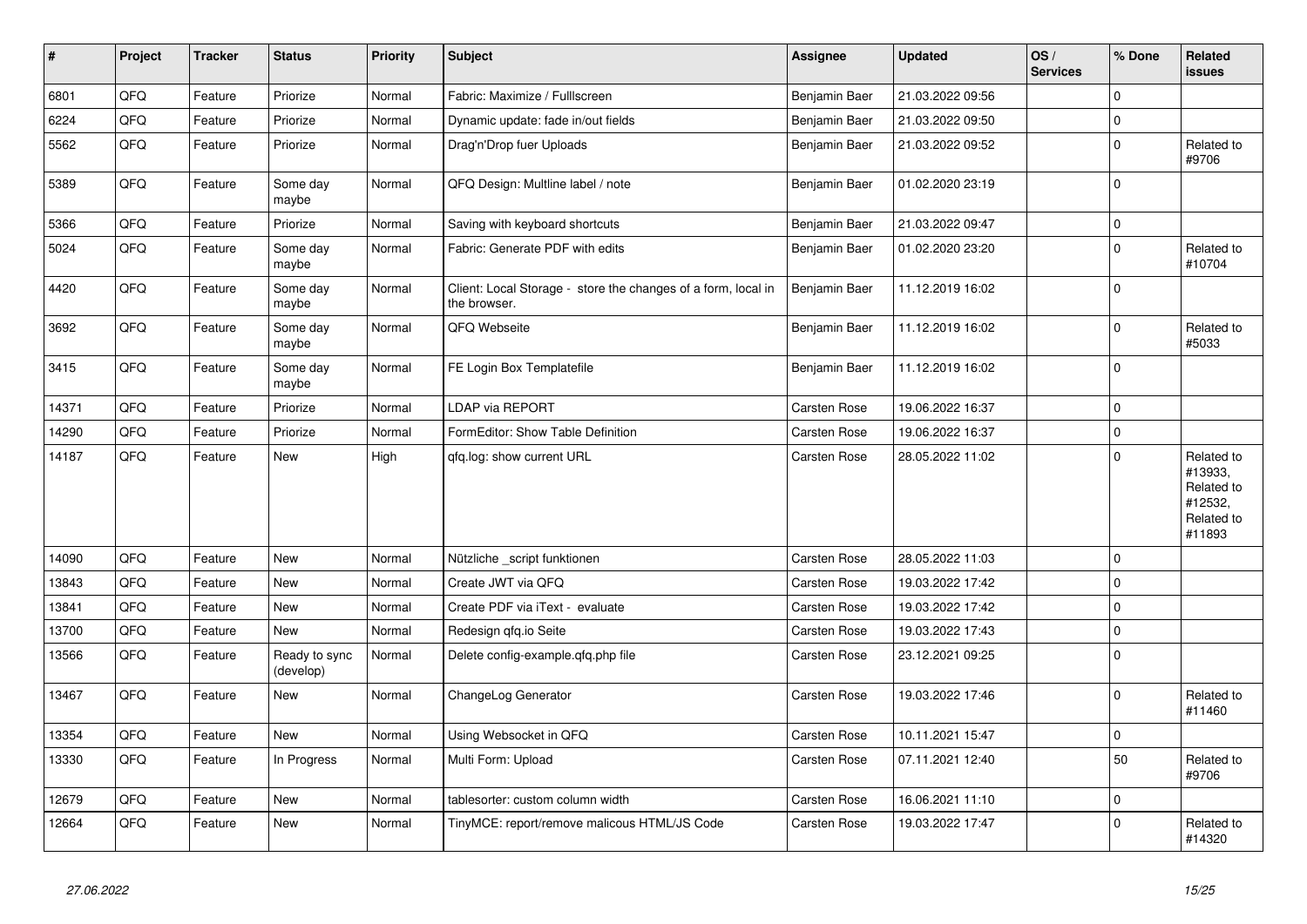| ∦     | Project | <b>Tracker</b> | <b>Status</b>     | <b>Priority</b> | Subject                                                                                                                               | <b>Assignee</b>     | <b>Updated</b>   | OS/<br><b>Services</b> | % Done      | Related<br><b>issues</b>                                               |
|-------|---------|----------------|-------------------|-----------------|---------------------------------------------------------------------------------------------------------------------------------------|---------------------|------------------|------------------------|-------------|------------------------------------------------------------------------|
| 12632 | QFQ     | Feature        | New               | Normal          | TinyMCE: Prepare CSS classes for images                                                                                               | <b>Carsten Rose</b> | 04.06.2021 14:35 |                        | 100         | Blocked by<br>#12186                                                   |
| 12611 | QFQ     | Feature        | Some day<br>maybe | Normal          | Refactoring: Bootstrap with Lazy Loading                                                                                              | Carsten Rose        | 08.06.2022 10:37 |                        | $\Omega$    | Related to<br>#12490,<br>Related to<br>#10013,<br>Related to<br>#7732  |
| 12603 | QFQ     | Feature        | <b>New</b>        | Normal          | Dropdown (Select), Radio, checkbox:<br>itemListAlways={{!SELECT key, value}}                                                          | Carsten Rose        | 19.03.2022 17:47 |                        | $\mathbf 0$ |                                                                        |
| 12584 | QFQ     | Feature        | Feedback          | Normal          | T3 v10 migration script: replace alias-patterns (v11)                                                                                 | Carsten Rose        | 28.05.2022 11:12 |                        | 100         |                                                                        |
| 12544 | QFQ     | Feature        | New               | High            | a) ' AS _link' new also as ' AS _format', b) sortierung via<br>'display: none;', c) '_format' benoeitgt nicht zwingend<br>u/U/p/m/z/d | <b>Carsten Rose</b> | 14.12.2021 16:03 |                        | $\Omega$    |                                                                        |
| 12532 | QFQ     | Feature        | New               | High            | SIP-Parameter bei Seitenaufruf in Browser-Console<br>anzeigen                                                                         | Carsten Rose        | 07.12.2021 17:19 |                        | $\mathbf 0$ | Related to<br>#11893,<br>Related to<br>#14187                          |
| 12504 | QFQ     | Feature        | Priorize          | Normal          | sql.log: report fe.id                                                                                                                 | Carsten Rose        | 05.05.2021 22:09 |                        | $\Omega$    |                                                                        |
| 12503 | QFQ     | Feature        | Priorize          | Normal          | Detect dangerous UPDATE statement with missing WHERE                                                                                  | <b>Carsten Rose</b> | 05.05.2021 22:09 |                        | $\Omega$    |                                                                        |
| 12480 | QFQ     | Feature        | <b>New</b>        | Normal          | If QFQ upgrade is running, block further request                                                                                      | Carsten Rose        | 03.05.2021 20:45 |                        | $\mathbf 0$ |                                                                        |
| 12477 | QFQ     | Feature        | New               | Normal          | Support for refactoring: Form, FormElement, diverse<br>Tabellen/Spalten, tt-content Records                                           | Carsten Rose        | 03.05.2021 20:45 |                        | $\mathbf 0$ |                                                                        |
| 12474 | QFQ     | Feature        | New               | Normal          | Check BaseConfigURL if it is given and the the last char is '/                                                                        | Carsten Rose        | 03.05.2021 20:45 |                        | $\mathbf 0$ |                                                                        |
| 12465 | QFQ     | Feature        | New               | Normal          | QFQ Function: use in FE to fill StoreRecord                                                                                           | Carsten Rose        | 05.05.2021 21:58 |                        | $\Omega$    |                                                                        |
| 12452 | QFQ     | Feature        | Priorize          | Normal          | BaseURL: alsways with '/' at the end                                                                                                  | Carsten Rose        | 19.06.2022 13:45 |                        | $\Omega$    | Related to<br>#10782                                                   |
| 12440 | QFQ     | Feature        | In Progress       | Normal          | Typo3 V10 upgrade (durchfuehren und testen)                                                                                           | Carsten Rose        | 21.03.2022 09:53 |                        | 50          | Related to<br>#12357,<br>Related to<br>#12067,<br>Related to<br>#10661 |
| 12439 | QFQ     | Feature        | In Progress       | Normal          | TinyMCE Paste from Word & Character Count/Limit                                                                                       | Carsten Rose        | 05.05.2021 22:15 |                        | $\mathbf 0$ |                                                                        |
| 12413 | QFQ     | Feature        | New               | Normal          | STORE_TYPO3: enhance for {{be_users.email:T}},<br>{{fe_users.email:T}}                                                                | Carsten Rose        | 03.05.2021 20:45 |                        | $\Omega$    | Related to<br>#12412,<br>Related to<br>#10012                          |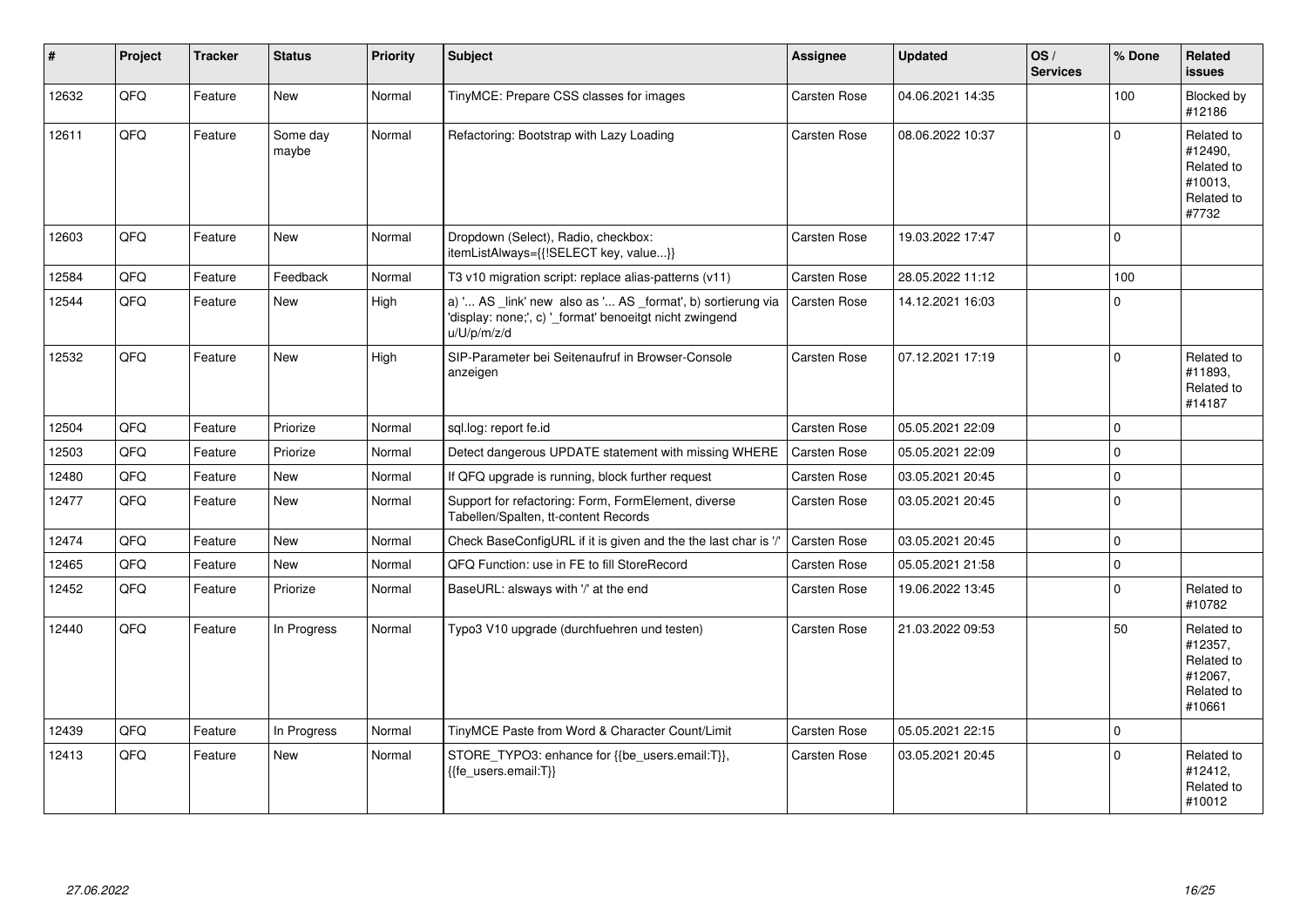| ∦     | Project | <b>Tracker</b> | <b>Status</b>     | <b>Priority</b> | <b>Subject</b>                                                                                                      | <b>Assignee</b>                                        | <b>Updated</b>   | OS/<br><b>Services</b> | % Done              | Related<br><b>issues</b>                      |                      |
|-------|---------|----------------|-------------------|-----------------|---------------------------------------------------------------------------------------------------------------------|--------------------------------------------------------|------------------|------------------------|---------------------|-----------------------------------------------|----------------------|
| 12412 | QFQ     | Feature        | <b>New</b>        | Normal          | Action/Escape qualifier 'e' (empty), '0': if given, an empty<br>string (or '0') will be treated as 'not found'      | Carsten Rose                                           | 08.05.2021 09:40 |                        | $\mathbf{0}$        | Related to<br>#12413,<br>Related to<br>#10012 |                      |
| 12400 | QFQ     | Feature        | <b>New</b>        | Normal          | Tutorial ist in QFQ Doku, Wird in der Suche gefunden, es<br>gibt aber kein Menupunkt - Inhalt ueberpruefen          | Carsten Rose                                           | 03.05.2021 20:45 |                        | $\mathbf 0$         |                                               |                      |
| 12337 | QFQ     | Feature        | Some day<br>maybe | Normal          | Database.php: better caching                                                                                        | Carsten Rose                                           | 16.09.2021 15:10 |                        | $\mathbf 0$         |                                               |                      |
| 12330 | QFQ     | Feature        | <b>New</b>        | Normal          | Copy to input field / text area / TinyMCE                                                                           | Carsten Rose                                           | 07.04.2021 09:01 |                        | $\mathsf{O}\xspace$ |                                               |                      |
| 12315 | QFQ     | Feature        | Some day<br>maybe | Normal          | Form History (Diffs) / Backups                                                                                      | Carsten Rose                                           | 16.09.2021 15:10 |                        | $\mathbf 0$         |                                               |                      |
| 12269 | QFQ     | Feature        | <b>New</b>        | Normal          | 2FA - Login                                                                                                         | Carsten Rose                                           | 03.05.2021 20:45 |                        | $\mathsf{O}\xspace$ |                                               |                      |
| 12186 | QFQ     | Feature        | <b>New</b>        | High            | TinyMCE Config für Objekte                                                                                          | Carsten Rose                                           | 07.12.2021 17:19 |                        | $\Omega$            | <b>Blocks</b><br>#12632                       |                      |
| 12163 | QFQ     | Feature        | <b>New</b>        | Normal          | Checkbox: table wrap                                                                                                | Carsten Rose                                           | 03.05.2021 20:51 |                        | $\mathbf 0$         |                                               |                      |
| 12162 | QFQ     | Feature        | <b>New</b>        | Normal          | FE.type=sendmail: personalized mailing (several mails) via<br>template                                              | Carsten Rose                                           | 03.05.2021 20:45 |                        | $\mathbf 0$         |                                               |                      |
| 12146 | QFQ     | Feature        | <b>New</b>        | Normal          | Autocron Job: Anzeigen wann der naechste Job ausgefuehrt   Carsten Rose<br>wird, resp das er nicht ausgefuehrt wird |                                                        | 15.03.2021 15:23 |                        | $\mathbf 0$         |                                               |                      |
| 12119 | QFQ     | Feature        | <b>New</b>        | Normal          | AS paged: error message missing if there ist no 'r' argument.                                                       | Carsten Rose                                           | 03.05.2021 20:51 |                        | $\pmb{0}$           |                                               |                      |
| 12109 | QFQ     | Feature        | <b>New</b>        | Normal          | Donwload Link: Plain, SIP, Persistent Link, Peristent SIP -<br>new notation                                         | Carsten Rose                                           | 03.05.2021 20:45 |                        | $\Omega$            | Related to<br>#12085                          |                      |
| 12024 | QFQ     | Feature        | New               | Normal          | Excel Export: text columns by default decode<br>htmlspeciachar()                                                    | Carsten Rose                                           | 17.02.2021 23:55 |                        | $\mathbf 0$         | Related to<br>#12022                          |                      |
| 12023 | QFQ     | Feature        | <b>New</b>        | Normal          | MySQL Stored Precdure: QDECODESPECIALCHAR()                                                                         | Carsten Rose                                           | 16.02.2021 11:16 |                        | $\mathbf 0$         | Related to<br>#12022                          |                      |
| 11980 | QFQ     | Feature        | In Progress       | Normal          | protected verzeichnis MUSS geschützt werden                                                                         | Carsten Rose                                           | 07.09.2021 13:30 |                        | $\mathbf 0$         |                                               |                      |
| 11955 | QFQ     | Feature        | <b>New</b>        | Normal          | subrecord: new title option to set <th> attributes - e.g. to<br/>customize tablesorter options.</th>                | attributes - e.g. to<br>customize tablesorter options. | Carsten Rose     | 03.05.2021 20:47       |                     | $\mathbf 0$                                   | Related to<br>#11775 |
| 11893 | QFQ     | Feature        | <b>New</b>        | High            | Broken SIP: a) only report one time, b) only report in main<br>column                                               | Carsten Rose                                           | 12.05.2021 12:13 |                        | $\mathbf 0$         | Related to<br>#12532,<br>Related to<br>#14187 |                      |
| 11775 | QFQ     | Feature        | <b>New</b>        | Normal          | Subrecord Tooltip pro Feld                                                                                          | Carsten Rose                                           | 18.12.2020 15:22 |                        | $\mathbf 0$         | Related to<br>#11955                          |                      |
| 11747 | QFQ     | Feature        | <b>New</b>        | Normal          | Maintenance Page with Redirect                                                                                      | Carsten Rose                                           | 03.05.2021 20:47 |                        | $\mathbf 0$         | Related to<br>#11741                          |                      |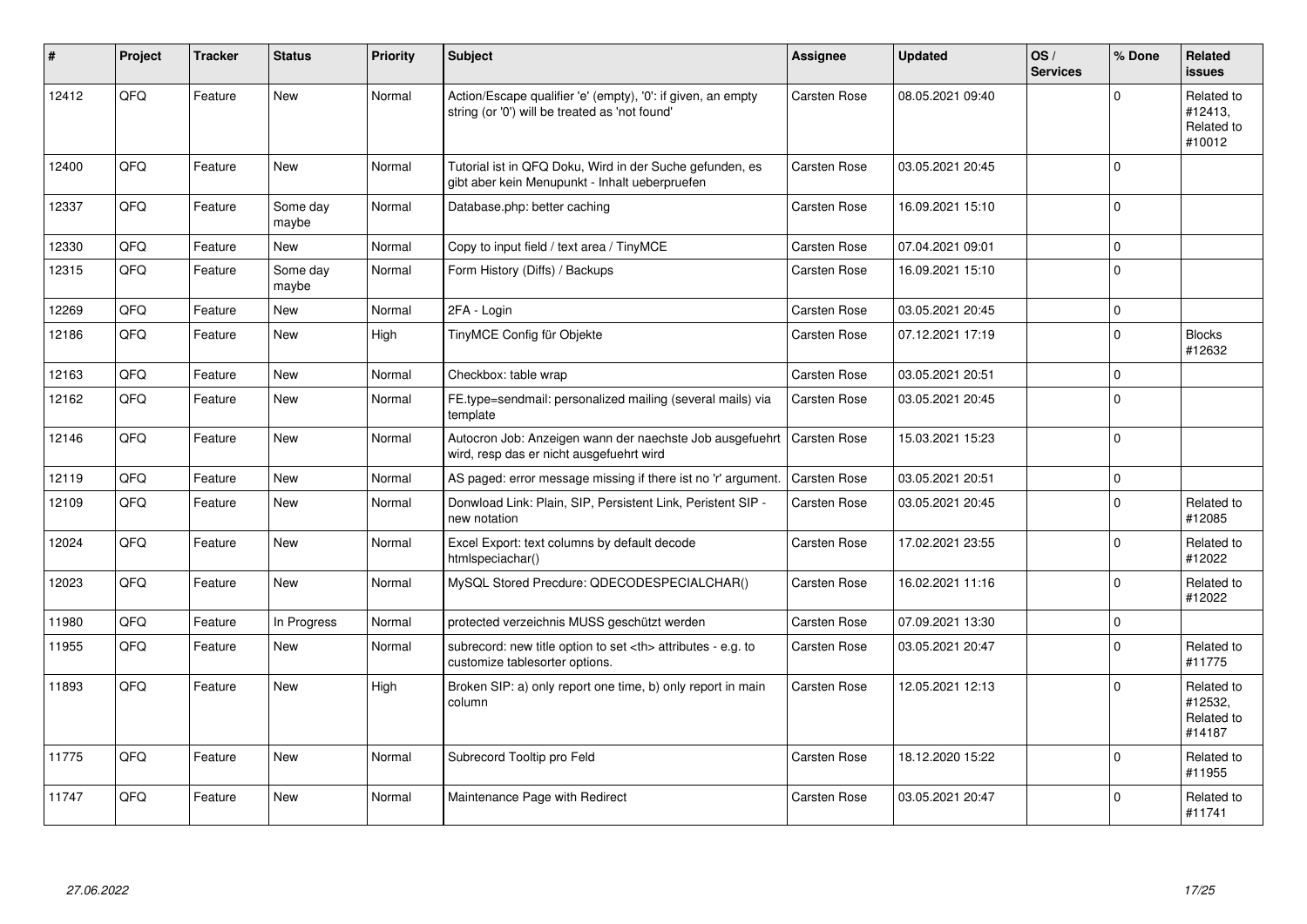| #     | Project | <b>Tracker</b> | <b>Status</b>     | <b>Priority</b> | <b>Subject</b>                                                       | <b>Assignee</b>     | <b>Updated</b>   | OS/<br><b>Services</b> | % Done      | Related<br>issues                            |
|-------|---------|----------------|-------------------|-----------------|----------------------------------------------------------------------|---------------------|------------------|------------------------|-------------|----------------------------------------------|
| 11702 | QFQ     | Feature        | <b>New</b>        | Normal          | HTML Special Char makes no sense for 'allbut' if '&' is<br>forbidden | Carsten Rose        | 07.12.2021 16:35 |                        | $\Omega$    | Related to<br>#5112,<br>Related to<br>#14320 |
| 11523 | QFQ     | Feature        | <b>New</b>        | Normal          | Mit dynamic Update erkennen, ob Upload gemacht wurde                 | Carsten Rose        | 13.11.2020 15:07 |                        | $\Omega$    | Related to<br>#9533                          |
| 11516 | QFQ     | Feature        | <b>New</b>        | Normal          | Multi Page Form (Previous/Next Buttons)                              | Carsten Rose        | 16.03.2021 17:52 |                        | $\mathbf 0$ |                                              |
| 11504 | QFQ     | Feature        | New               | Normal          | Dynamic Update: Button text update for 'Save',' Close' &<br>'Delete' | Carsten Rose        | 12.11.2020 23:44 |                        | $\Omega$    |                                              |
| 11460 | QFQ     | Feature        | <b>New</b>        | Normal          | Easier creation of changelog: gitchangelog                           | Carsten Rose        | 12.06.2021 10:20 |                        | $\Omega$    | Related to<br>#13467                         |
| 11323 | QFQ     | Feature        | Some day<br>maybe | Normal          | Report Frontend Editor Modal + Codemirror                            | Carsten Rose        | 16.09.2021 15:10 |                        | $\Omega$    | Related to<br>#11036                         |
| 11322 | QFQ     | Feature        | Some day<br>maybe | Normal          | Form Element JSON - (multiline parameter field)                      | Carsten Rose        | 16.09.2021 15:10 |                        | $\mathbf 0$ |                                              |
| 11320 | QFQ     | Feature        | Priorize          | Normal          | Typo3 Version 10 support                                             | Carsten Rose        | 05.05.2021 22:09 |                        | $\mathbf 0$ |                                              |
| 11217 | QFQ     | Feature        | Some day<br>maybe | Normal          | <b>Extend Script Functionality</b>                                   | Carsten Rose        | 16.09.2021 15:10 |                        | $\mathbf 0$ |                                              |
| 11080 | QFQ     | Feature        | <b>New</b>        | Normal          | Send MQTT messages                                                   | Carsten Rose        | 29.08.2020 19:49 |                        | $\Omega$    |                                              |
| 11076 | QFQ     | Feature        | In Progress       | Normal          | SELECT  AS _websocket                                                | Carsten Rose        | 30.08.2020 17:49 |                        | $\mathbf 0$ |                                              |
| 11036 | QFQ     | Feature        | Some day<br>maybe | Normal          | inline report editor permissions                                     | Carsten Rose        | 16.09.2021 15:09 |                        | $\mathbf 0$ | Related to<br>#11323                         |
| 10996 | QFQ     | Feature        | <b>New</b>        | Normal          | Download video via sip: no seek                                      | Carsten Rose        | 12.08.2020 14:18 |                        | $\Omega$    |                                              |
| 10979 | QFQ     | Feature        | <b>New</b>        | Normal          | Ajax Calls an API - dataReport                                       | Carsten Rose        | 11.05.2022 12:15 |                        | $\Omega$    |                                              |
| 10976 | QFQ     | Feature        | <b>New</b>        | Normal          | Excel Export Verbesserungen                                          | Carsten Rose        | 06.08.2020 10:56 |                        | $\mathbf 0$ |                                              |
| 10819 | QFQ     | Feature        | <b>New</b>        | Normal          | Persistent SIP - second try                                          | Carsten Rose        | 29.06.2020 23:02 |                        | $\Omega$    | Related to<br>#6261                          |
| 10793 | QFQ     | Feature        | In Progress       | Normal          | <b>Update NPM Packages</b>                                           | Carsten Rose        | 07.09.2021 13:25 |                        | 30          |                                              |
| 10745 | QFQ     | Feature        | Some day<br>maybe | Normal          | <b>Tablesorter Excel Export</b>                                      | Carsten Rose        | 16.09.2021 15:09 |                        | $\Omega$    |                                              |
| 10716 | QFQ     | Feature        | Some day<br>maybe | Normal          | Business Logic mit Externen Skripten                                 | Carsten Rose        | 16.09.2021 15:10 |                        | $\Omega$    | Related to<br>#10713,<br>Related to<br>#8217 |
| 10714 | QFQ     | Feature        | <b>New</b>        | Normal          | multi Table Form                                                     | Carsten Rose        | 16.03.2021 18:44 |                        | $\Omega$    |                                              |
| 10593 | QFQ     | Feature        | <b>New</b>        | Normal          | label2: text behind input element                                    | <b>Carsten Rose</b> | 16.05.2020 10:57 |                        | $\mathbf 0$ |                                              |
| 10443 | QFQ     | Feature        | In Progress       | Normal          | Konzept_api / _live                                                  | Carsten Rose        | 07.05.2020 09:39 |                        | $\mathbf 0$ |                                              |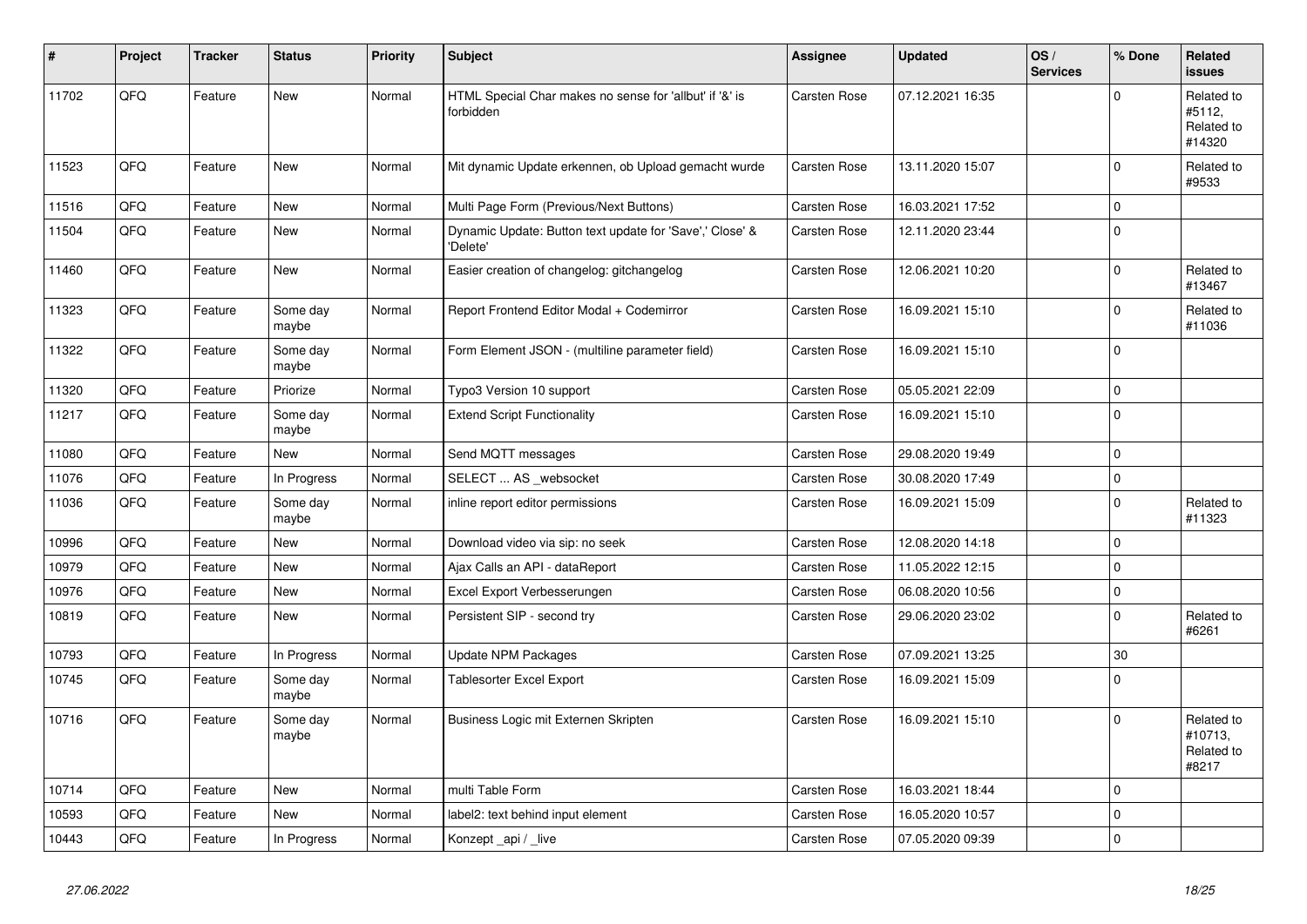| $\sharp$ | Project | <b>Tracker</b> | <b>Status</b>     | <b>Priority</b> | <b>Subject</b>                                                                                                                        | <b>Assignee</b> | <b>Updated</b>   | OS/<br><b>Services</b> | % Done      | Related<br>issues                                                      |
|----------|---------|----------------|-------------------|-----------------|---------------------------------------------------------------------------------------------------------------------------------------|-----------------|------------------|------------------------|-------------|------------------------------------------------------------------------|
| 10119    | QFQ     | Feature        | <b>New</b>        | Normal          | Dropdown (selectlist) & TypeAhead: format and catagorize<br>list                                                                      | Carsten Rose    | 07.05.2020 09:36 |                        | $\Omega$    |                                                                        |
| 10116    | QFQ     | Feature        | Some day<br>maybe | Normal          | TypeAhead: Tag - show inside 'input' element                                                                                          | Carsten Rose    | 16.09.2021 15:09 |                        | $\mathbf 0$ |                                                                        |
| 10115    | QFQ     | Feature        | New               | Normal          | TypeAhead: static list                                                                                                                | Carsten Rose    | 26.02.2020 16:42 |                        | 100         |                                                                        |
| 10095    | QFQ     | Feature        | Some day<br>maybe | Normal          | Generic Gitlab Integration into QFQ                                                                                                   | Carsten Rose    | 16.09.2021 15:10 |                        | $\Omega$    |                                                                        |
| 10080    | QFQ     | Feature        | New               | Normal          | Popup on 'save' / 'close': configure dialog (answer<br>yes/no/cancle/)                                                                | Carsten Rose    | 28.03.2021 20:52 |                        | $\Omega$    | Is duplicate<br>of #12262                                              |
| 10015    | QFQ     | Feature        | Priorize          | Normal          | Monospace in Textarea                                                                                                                 | Carsten Rose    | 03.02.2020 13:40 |                        | $\mathbf 0$ |                                                                        |
| 10014    | QFQ     | Feature        | New               | Normal          | Manual.rst: describe behaviour and process order of<br>fillStoreVar, slaveId, sqlBefore,                                              | Carsten Rose    | 01.02.2020 22:31 |                        | $\mathbf 0$ |                                                                        |
| 10013    | QFQ     | Feature        | Some day<br>maybe | Normal          | FE.typ=editor: CodeMirror                                                                                                             | Carsten Rose    | 08.06.2022 10:37 |                        | $\mathbf 0$ | Related to<br>#12611,<br>Related to<br>#12490,<br>Related to<br>#7732  |
| 10012    | QFQ     | Feature        | Priorize          | Normal          | redirectAllMailTo: {{beEmail:T}}                                                                                                      | Carsten Rose    | 08.05.2021 09:54 |                        | $\Omega$    | Related to<br>#12412,<br>Related to<br>#12413,<br>Related to<br>#10011 |
| 10011    | QFQ     | Feature        | Priorize          | Normal          | Offer new STORE_TYPO3 Variable 'beUser', 'beEmail'                                                                                    | Carsten Rose    | 08.05.2021 09:51 |                        | $\Omega$    | Related to<br>#10012,<br>Related to<br>#12511                          |
| 10005    | QFQ     | Feature        | Priorize          | Normal          | Report / special column name:  AS _calendar                                                                                           | Carsten Rose    | 03.06.2020 17:28 |                        | $\mathbf 0$ |                                                                        |
| 9983     | QFQ     | Feature        | New               | Normal          | Report Notation: new keyword 'range'                                                                                                  | Carsten Rose    | 01.02.2020 15:55 |                        | $\mathbf 0$ |                                                                        |
| 9968     | QFQ     | Feature        | Priorize          | Normal          | Tooltip in Links for Developer                                                                                                        | Carsten Rose    | 01.02.2020 23:17 |                        | $\mathbf 0$ |                                                                        |
| 9928     | QFQ     | Feature        | Priorize          | Normal          | SpecialColumnName: a) Deprecated: ' AS "_+tag " ', b)<br>New: ' AS "_ <tag1><tag2>"'</tag2></tag1>                                    | Carsten Rose    | 01.02.2020 23:17 |                        | $\mathbf 0$ | Related to<br>#9929                                                    |
| 9927     | QFQ     | Feature        | New               | Normal          | QFQ Update: a) Update nur machen wenn BE User<br>eingeloggt ist., b) Bei Fehler genaue Meldung welcher<br>Updateschritt Probleme hat. | Carsten Rose    | 22.01.2020 12:59 |                        | l 0         |                                                                        |
| 9900     | QFQ     | Feature        | Priorize          | Normal          | Generic API Call: tt-content record >> JSON                                                                                           | Carsten Rose    | 01.02.2020 10:13 |                        | 0           |                                                                        |
| 9811     | QFQ     | Feature        | New               | Normal          | Report: tag every n'th row                                                                                                            | Carsten Rose    | 01.02.2020 23:22 |                        | $\mathbf 0$ |                                                                        |
| 9781     | QFQ     | Feature        | New               | Normal          | Button: CSS class to make buttons smaller                                                                                             | Carsten Rose    | 01.02.2020 23:22 |                        | $\mathbf 0$ |                                                                        |
| 9777     | QFQ     | Feature        | New               | Normal          | Logging QFQ Variables                                                                                                                 | Carsten Rose    | 16.12.2019 17:17 |                        | $\mathbf 0$ |                                                                        |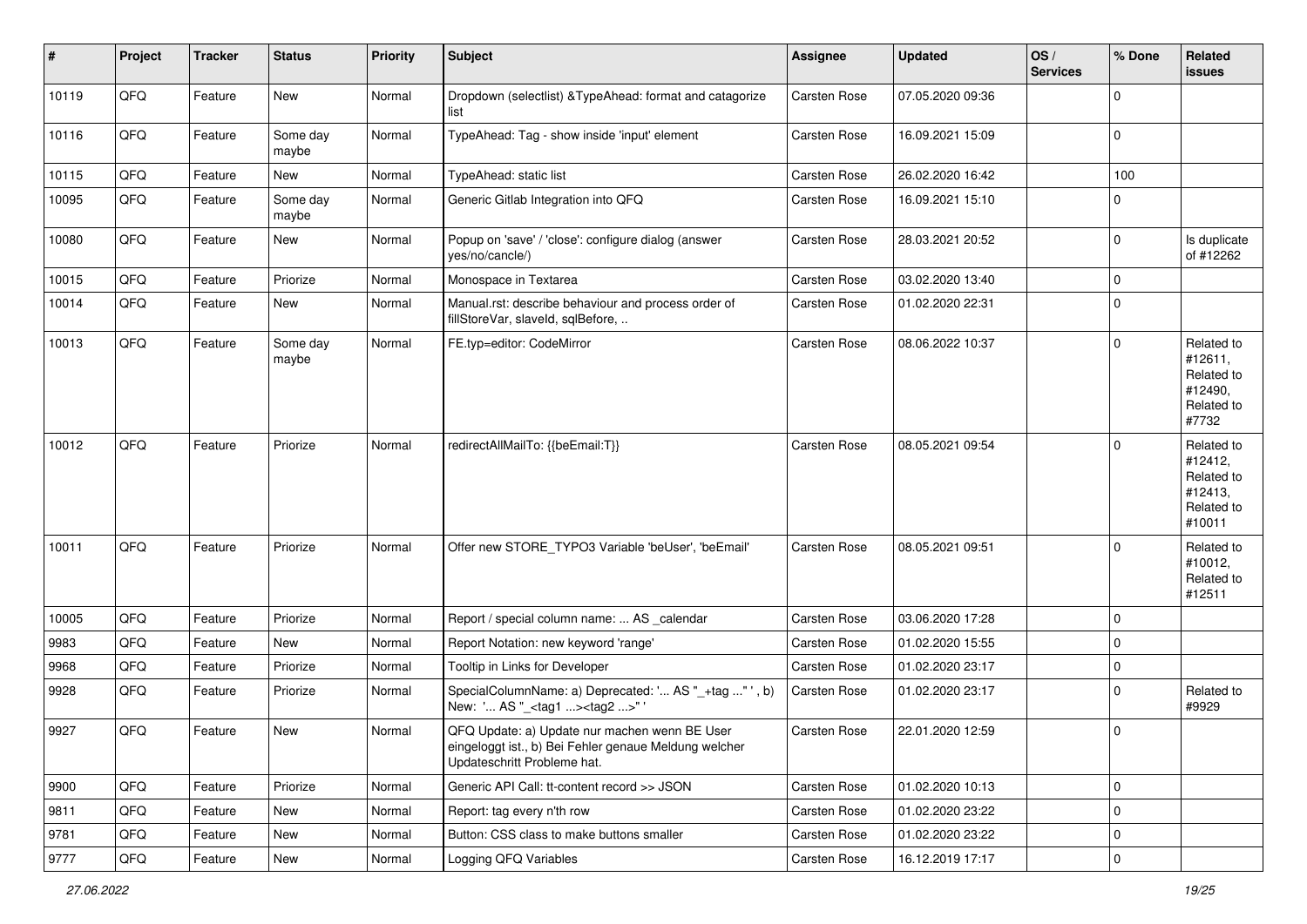| #    | Project | <b>Tracker</b> | <b>Status</b>     | <b>Priority</b> | <b>Subject</b>                                                                  | <b>Assignee</b>     | <b>Updated</b>   | OS/<br><b>Services</b> | % Done              | Related<br><b>issues</b>                                             |
|------|---------|----------------|-------------------|-----------------|---------------------------------------------------------------------------------|---------------------|------------------|------------------------|---------------------|----------------------------------------------------------------------|
| 9707 | QFQ     | Feature        | <b>New</b>        | Normal          | SIP security: encode pageId and check pageId on decode                          | Carsten Rose        | 01.02.2020 23:22 |                        | $\mathbf 0$         |                                                                      |
| 9706 | QFQ     | Feature        | <b>New</b>        | Normal          | Multi File Upload (hidden template group)                                       | Carsten Rose        | 01.02.2020 23:22 |                        | $\mathbf 0$         | Related to<br>#7521,<br>Related to<br>#5562.<br>Related to<br>#13330 |
| 9704 | QFQ     | Feature        | Some day<br>maybe | Normal          | Thumbnails Generieren beim Splitten von PDF Files                               | Carsten Rose        | 11.12.2019 16:01 |                        | $\mathbf 0$         |                                                                      |
| 9668 | QFQ     | Feature        | Priorize          | Normal          | Form.mode: rename 'hidden' to 'hide'                                            | Carsten Rose        | 05.05.2021 22:14 |                        | $\mathbf 0$         | Related to<br>#6437                                                  |
| 9602 | QFQ     | Feature        | New               | Normal          | Form definition as JSON                                                         | <b>Carsten Rose</b> | 01.02.2020 23:21 |                        | $\mathbf 0$         | Related to<br>#9600                                                  |
| 9579 | QFQ     | Feature        | Some day<br>maybe | Normal          | Multiform with Process Row                                                      | <b>Carsten Rose</b> | 11.12.2019 16:01 |                        | $\mathbf 0$         |                                                                      |
| 9537 | QFQ     | Feature        | <b>New</b>        | Normal          | FormEditor: Edit fieldset in FrontEnd                                           | Carsten Rose        | 01.02.2020 23:22 |                        | $\mathbf 0$         |                                                                      |
| 9517 | QFQ     | Feature        | In Progress       | High            | Input multiple tags with typeahead                                              | Carsten Rose        | 03.05.2021 21:14 |                        | 40                  | Related to<br>#10150                                                 |
| 9394 | QFQ     | Feature        | Priorize          | Normal          | REST: allow for non numerical ids in get requests                               | Carsten Rose        | 05.05.2021 22:10 |                        | $\mathbf 0$         |                                                                      |
| 9352 | QFQ     | Feature        | <b>New</b>        | Normal          | FE 'Native' fire slaveld, sqlAfter, sqlIns                                      | Carsten Rose        | 01.02.2020 23:22 |                        | $\mathbf 0$         |                                                                      |
| 9348 | QFQ     | Feature        | New               | Normal          | defaultThumbnailSize: pre render thumbnails                                     | <b>Carsten Rose</b> | 12.06.2021 09:05 |                        | $\mathbf 0$         |                                                                      |
| 9346 | QFQ     | Feature        | Priorize          | Normal          | beforeSave: check if an upload is given                                         | Carsten Rose        | 11.06.2021 21:18 |                        | $\mathbf 0$         |                                                                      |
| 9221 | QFQ     | Feature        | <b>New</b>        | Normal          | typeAhead: Zeichenlimite ausschalten                                            | Carsten Rose        | 08.05.2021 17:06 |                        | $\mathbf 0$         |                                                                      |
| 9208 | QFQ     | Feature        | <b>New</b>        | Normal          | Manage 'recent' records                                                         | Carsten Rose        | 01.02.2020 23:22 |                        | $\mathbf 0$         |                                                                      |
| 9136 | QFQ     | Feature        | <b>New</b>        | Normal          | Create ZIP files with dynamic PDFs                                              | Carsten Rose        | 01.02.2020 23:22 |                        | $\mathbf 0$         |                                                                      |
| 9129 | QFQ     | Feature        | <b>New</b>        | Normal          | sqlValidate: Message as notification, not as error                              | Carsten Rose        | 01.02.2020 23:22 |                        | $\mathbf 0$         | Related to<br>#9128                                                  |
| 9128 | QFQ     | Feature        | <b>New</b>        | Normal          | Error Message: not replaced variables- a) replace back to<br>'{{', b) underline | Carsten Rose        | 01.02.2020 23:22 |                        | $\mathbf 0$         | Related to<br>#9129                                                  |
| 8975 | QFQ     | Feature        | <b>New</b>        | Normal          | Report Notation: 2.0                                                            | Carsten Rose        | 01.02.2020 23:22 |                        | $\mathbf 0$         | Related to<br>#8963                                                  |
| 8963 | QFQ     | Feature        | Priorize          | Normal          | Setting values in a store: flexible way                                         | Carsten Rose        | 05.05.2021 22:10 |                        | $\pmb{0}$           | Related to<br>#8975                                                  |
| 8962 | QFQ     | Feature        | New               | High            | allow for form fields with identical names                                      | Carsten Rose        | 03.05.2021 21:14 |                        | $\mathsf{O}\xspace$ |                                                                      |
| 8894 | QFQ     | Feature        | Some day<br>maybe | Normal          | Documentation Tags Usable in QFQ Application                                    | <b>Carsten Rose</b> | 11.12.2019 16:01 |                        | $\mathbf 0$         |                                                                      |
| 8892 | QFQ     | Feature        | Some day<br>maybe | Normal          | Display and Edit SQL Comments in Form Editor                                    | Carsten Rose        | 11.12.2019 16:01 |                        | $\mathbf 0$         |                                                                      |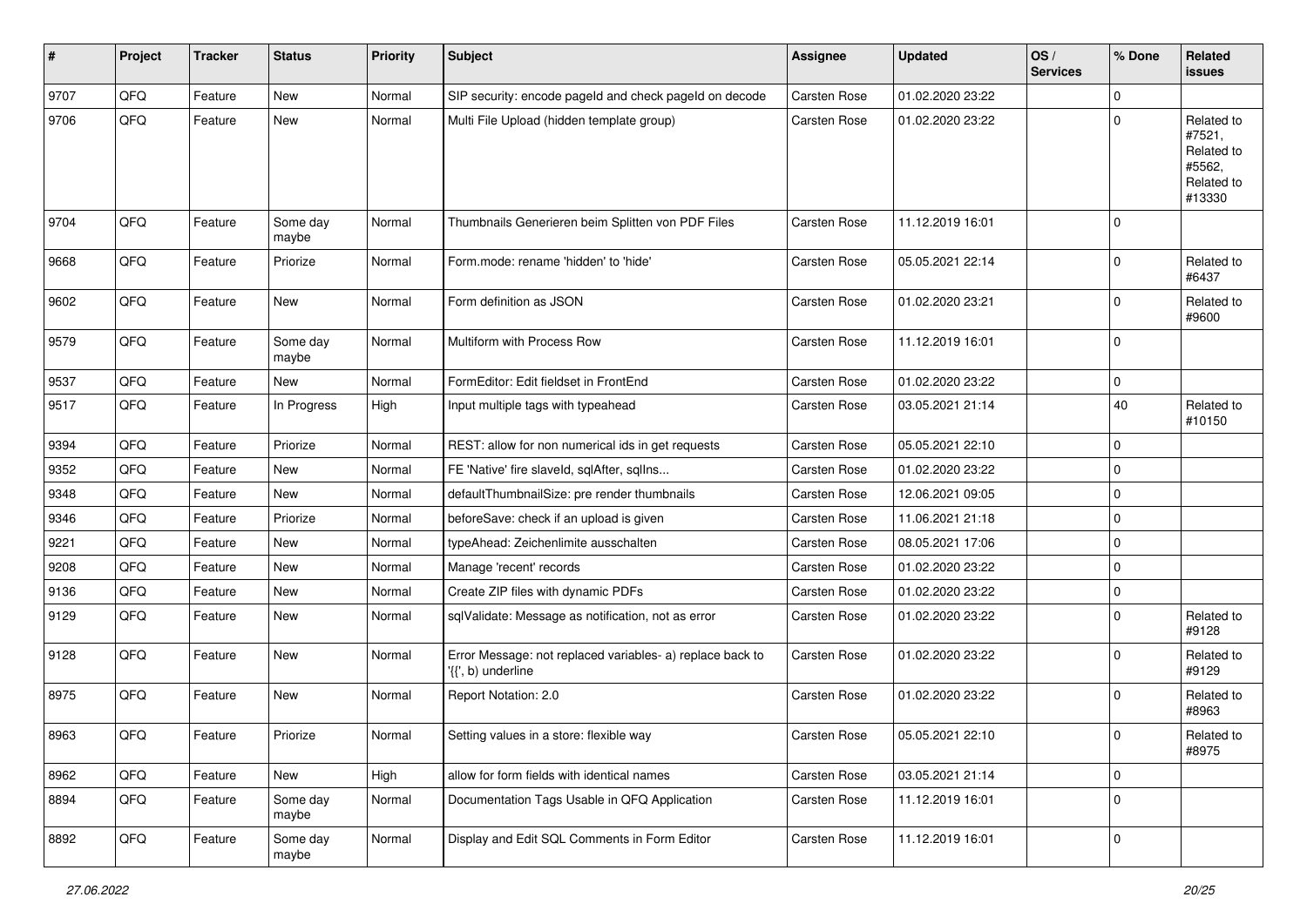| $\sharp$ | Project | <b>Tracker</b> | <b>Status</b>     | <b>Priority</b> | <b>Subject</b>                                                                                         | Assignee     | <b>Updated</b>   | OS/<br><b>Services</b> | % Done      | Related<br>issues                               |
|----------|---------|----------------|-------------------|-----------------|--------------------------------------------------------------------------------------------------------|--------------|------------------|------------------------|-------------|-------------------------------------------------|
| 8806     | QFQ     | Feature        | <b>New</b>        | Normal          | SQL Function nl2br                                                                                     | Carsten Rose | 01.02.2020 23:22 |                        | $\Omega$    |                                                 |
| 8719     | QFQ     | Feature        | <b>New</b>        | Normal          | extraButtonLock: add support for 0/1                                                                   | Carsten Rose | 01.02.2020 23:22 |                        | $\mathbf 0$ |                                                 |
| 8702     | QFQ     | Feature        | New               | Normal          | Load Record which is locked: missing user info                                                         | Carsten Rose | 11.12.2019 16:16 |                        | $\Omega$    | Related to<br>#9789                             |
| 8586     | QFQ     | Feature        | Some day<br>maybe | Normal          | QFQ: Enhance Error message for 'record not found'                                                      | Carsten Rose | 16.09.2021 15:10 |                        | $\Omega$    |                                                 |
| 8585     | QFQ     | Feature        | Priorize          | Normal          | Enhance Error message for 'unknown form'                                                               | Carsten Rose | 01.02.2020 10:13 |                        | $\mathbf 0$ |                                                 |
| 8584     | QFQ     | Feature        | Priorize          | Normal          | FE 'Action' - never assign to Container (except Template<br>Group)                                     | Carsten Rose | 01.02.2020 10:13 |                        | $\Omega$    |                                                 |
| 8520     | QFQ     | Feature        | Some day<br>maybe | Normal          | Bring QFQ to Composer                                                                                  | Carsten Rose | 16.09.2021 15:10 |                        | $\mathbf 0$ |                                                 |
| 8336     | QFQ     | Feature        | <b>New</b>        | Normal          | Form > modified > Close New: a) Optional disable popup, b)<br>custom text, c) mode on save: close stay | Carsten Rose | 01.02.2020 23:22 |                        | $\mathbf 0$ | Related to<br>#8335                             |
| 8277     | QFQ     | Feature        | Priorize          | Normal          | fe.parameter.default=                                                                                  | Carsten Rose | 01.02.2020 23:17 |                        | $\Omega$    | Related to<br>#8113                             |
| 8217     | QFQ     | Feature        | <b>New</b>        | Normal          | if-elseif-else construct                                                                               | Carsten Rose | 16.03.2021 18:41 |                        | $\Omega$    | Related to<br>#10716                            |
| 8204     | QFQ     | Feature        | Priorize          | High            | Position 'required mark'                                                                               | Carsten Rose | 16.06.2021 13:44 |                        | $\mathbf 0$ |                                                 |
| 8187     | QFQ     | Feature        | New               | Normal          | Subrecord: enable/hide new button - make new/edit/delete<br>customizeable.                             | Carsten Rose | 06.03.2021 18:44 |                        | $\Omega$    | Related to<br>#11326                            |
| 8101     | QFQ     | Feature        | Some day<br>maybe | Normal          | Password hash: support further hashing methods                                                         | Carsten Rose | 16.09.2021 15:10 |                        | $\Omega$    |                                                 |
| 8089     | QFQ     | Feature        | <b>New</b>        | Normal          | Copy/Paste for FormElements                                                                            | Carsten Rose | 01.02.2020 23:22 |                        | $\mathbf 0$ |                                                 |
| 8082     | QFQ     | Feature        | Priorize          | High            | Contact form without saving record                                                                     | Carsten Rose | 07.12.2021 15:20 |                        | $\Omega$    | Related to<br>#8587,<br><b>Blocks</b><br>#11850 |
| 8044     | QFQ     | Feature        | Priorize          | Normal          | Transaction: a) Form, b) Report                                                                        | Carsten Rose | 05.05.2021 22:14 |                        | $\Omega$    | Related to<br>#8043                             |
| 8034     | QFQ     | Feature        | Priorize          | Normal          | FormElement 'data': 22.22.2222 should not be accepted                                                  | Carsten Rose | 01.02.2020 10:13 |                        | $\Omega$    |                                                 |
| 7924     | QFQ     | Feature        | New               | Normal          | Radio/Checkbox with Tooltip                                                                            | Carsten Rose | 01.02.2020 23:22 |                        | $\mathbf 0$ |                                                 |
| 7920     | QFG     | Feature        | New               | Normal          | FE: Syntax Highlight, Zeinlenumbruch                                                                   | Carsten Rose | 01.02.2020 10:03 |                        | l 0         |                                                 |
| 7850     | QFQ     | Feature        | New               | High            | Upload records: non 'pathFileName' column                                                              | Carsten Rose | 03.05.2021 21:14 |                        | $\mathbf 0$ |                                                 |
| 7812     | QFQ     | Feature        | New               | Normal          | FE 'Subrecord' - new option 'subrecordShowFilter',<br>'subrecordPaging'                                | Carsten Rose | 01.02.2020 23:22 |                        | l 0         |                                                 |
| 7683     | QFQ     | Feature        | New               | Normal          | Special column names in '{{ SELECT  AS _link }}' should<br>be detected                                 | Carsten Rose | 01.02.2020 23:21 |                        | $\mathbf 0$ |                                                 |
| 7681     | QFQ     | Feature        | New               | Normal          | Optional switch off 'check for modified record'                                                        | Carsten Rose | 01.02.2020 23:21 |                        | $\mathbf 0$ |                                                 |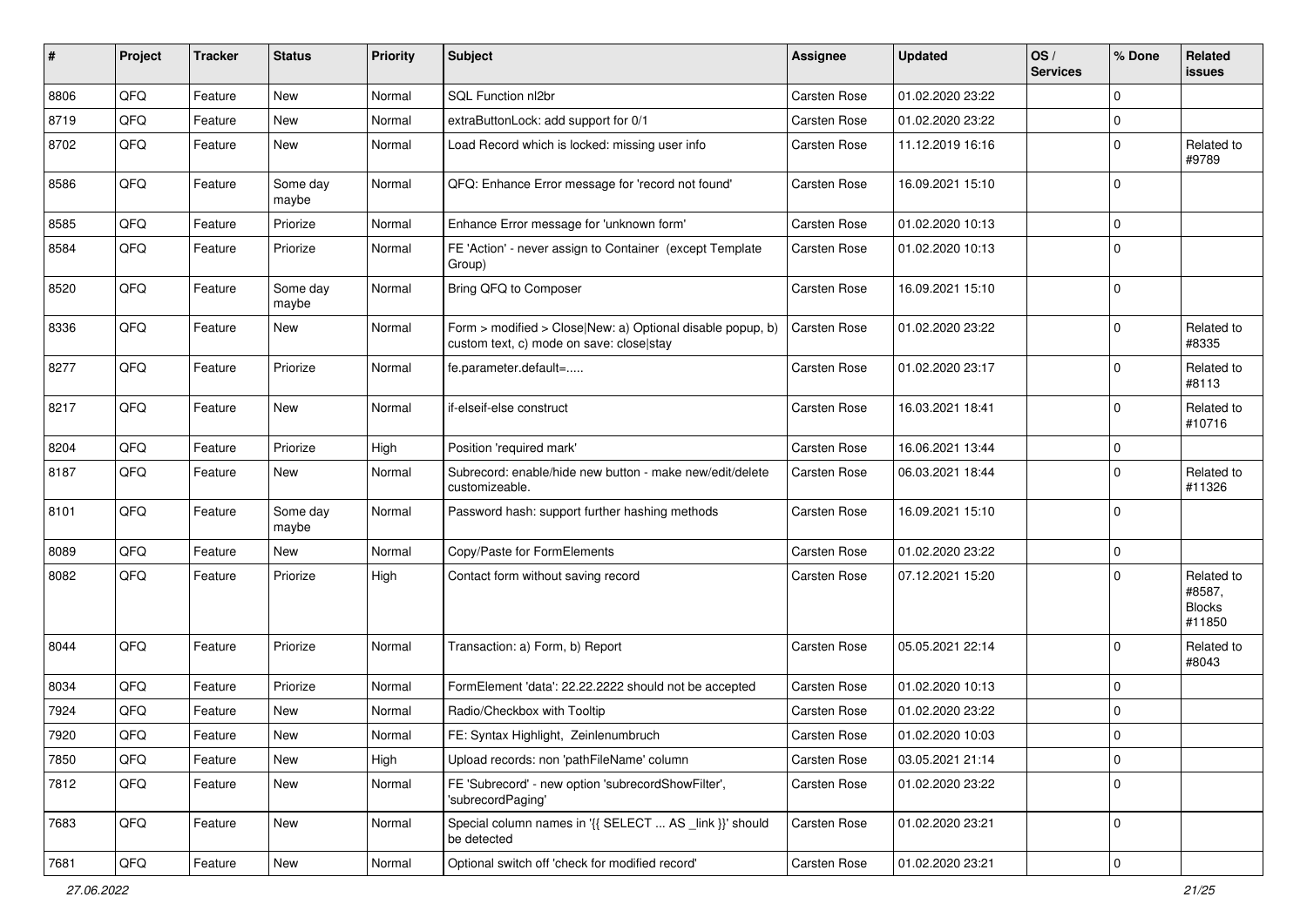| $\sharp$ | Project | <b>Tracker</b> | <b>Status</b>     | <b>Priority</b> | Subject                                                                                                                    | <b>Assignee</b>     | <b>Updated</b>   | OS/<br><b>Services</b> | % Done         | Related<br>issues         |
|----------|---------|----------------|-------------------|-----------------|----------------------------------------------------------------------------------------------------------------------------|---------------------|------------------|------------------------|----------------|---------------------------|
| 7660     | QFQ     | Feature        | <b>New</b>        | Normal          | IMAP: import mails to DB, move / delete mails                                                                              | <b>Carsten Rose</b> | 01.02.2020 09:52 |                        | $\mathbf 0$    |                           |
| 7630     | QFQ     | Feature        | Priorize          | Normal          | detailed error message for simple upload                                                                                   | Carsten Rose        | 01.02.2020 10:13 |                        | 0              |                           |
| 7522     | QFQ     | Feature        | Priorize          | Normal          | Inserting default index.html to folder (Avoid Apache<br>Indexing)                                                          | Carsten Rose        | 01.02.2020 10:13 |                        | $\mathbf 0$    |                           |
| 7521     | QFQ     | Feature        | <b>New</b>        | Normal          | TemplateGroup: fe.type=upload                                                                                              | Carsten Rose        | 01.02.2020 23:21 |                        | $\mathbf 0$    | Related to<br>#9706       |
| 7520     | QFQ     | Feature        | <b>New</b>        | Normal          | QR Code:  AS _qr ( AS _link)                                                                                               | <b>Carsten Rose</b> | 01.02.2020 23:22 |                        | $\mathbf 0$    |                           |
| 7519     | QFQ     | Feature        | New               | Normal          | Select: Multi                                                                                                              | Carsten Rose        | 01.02.2020 23:22 |                        | $\Omega$       |                           |
| 7481     | QFQ     | Feature        | <b>New</b>        | Normal          | Detect 'BaseUrl' automatically                                                                                             | Carsten Rose        | 01.02.2020 23:21 |                        | $\overline{0}$ |                           |
| 7480     | QFQ     | Feature        | New               | Normal          | Record History (Undo / Redo)                                                                                               | Carsten Rose        | 11.12.2019 16:16 |                        | 0              | Related to<br>#2361       |
| 7453     | QFQ     | Feature        | Some day<br>maybe | Normal          | import / export forms QFQ                                                                                                  | Carsten Rose        | 16.09.2021 15:10 |                        | 0              |                           |
| 7452     | QFQ     | Feature        | Some day<br>maybe | Normal          | automate deployment new QFQ version                                                                                        | Carsten Rose        | 16.09.2021 15:10 |                        | 0              |                           |
| 7342     | QFQ     | Feature        | New               | Normal          | add content = hide this                                                                                                    | Carsten Rose        | 01.02.2020 23:21 |                        | $\Omega$       |                           |
| 7336     | QFQ     | Feature        | Some day<br>maybe | Normal          | PDF Upload: disallow PDFs with specific Meta information                                                                   | Carsten Rose        | 11.12.2019 16:01 |                        | $\Omega$       |                           |
| 7290     | QFQ     | Feature        | Priorize          | Normal          | FormEditor: title as textarea if LEN(title)>60                                                                             | Carsten Rose        | 01.02.2020 10:13 |                        | $\mathbf 0$    | Blocked by<br>#7682       |
| 7280     | QFQ     | Feature        | <b>New</b>        | Normal          | recently used table                                                                                                        | Carsten Rose        | 01.02.2020 23:21 |                        | 0              |                           |
| 7239     | QFQ     | Feature        | New               | Normal          | TinyMCE: html tag whitelist                                                                                                | Carsten Rose        | 01.02.2020 23:21 |                        | $\mathbf 0$    | Related to<br>#14320      |
| 7217     | QFQ     | Feature        | Priorize          | Normal          | Download: notice User if `_sip=?` is missing                                                                               | Carsten Rose        | 01.02.2020 10:13 |                        | $\mathbf 0$    |                           |
| 7175     | QFQ     | Feature        | New               | Normal          | Upload: md5 hash as filename                                                                                               | Carsten Rose        | 01.02.2020 23:21 |                        | $\mathbf 0$    |                           |
| 7119     | QFQ     | Feature        | New               | Normal          | Upload: scaleDownWidth, scaleDownHeight                                                                                    | Carsten Rose        | 01.02.2020 23:21 |                        | $\mathbf 0$    |                           |
| 7109     | QFQ     | Feature        | New               | Normal          | Dynamic Updates: row/element hide                                                                                          | Carsten Rose        | 01.02.2020 23:22 |                        | $\Omega$       | Has<br>duplicate<br>#4081 |
| 7107     | QFQ     | Feature        | Some day<br>maybe | Normal          | Showcase Registration Tool: Anmeldung / Administration :<br>Liste Anmeldungen / Emaileinaldung                             | Carsten Rose        | 11.12.2019 16:01 |                        | $\mathbf 0$    |                           |
| 7102     | QFQ     | Feature        | <b>New</b>        | Normal          | Comment sign in report: '#' and '--'                                                                                       | Carsten Rose        | 01.02.2020 23:21 |                        | 0              |                           |
| 7099     | QFQ     | Feature        | New               | Normal          | Redesign FormEditor                                                                                                        | Carsten Rose        | 01.02.2020 23:21 |                        | $\mathbf 0$    |                           |
| 6998     | QFQ     | Feature        | Priorize          | Normal          | Form: with debug=on show column information as tooltip of<br>column label                                                  | Carsten Rose        | 01.02.2020 10:13 |                        | 0              |                           |
| 6855     | QFQ     | Feature        | New               | Normal          | With {{feUser:U}}!={{feUser:T}}: Save / Delete: only possible<br>with {{feUserSave:U}}='yes' and '{{feUserDelete:U}}='yes' | Carsten Rose        | 01.02.2020 23:21 |                        | 0              |                           |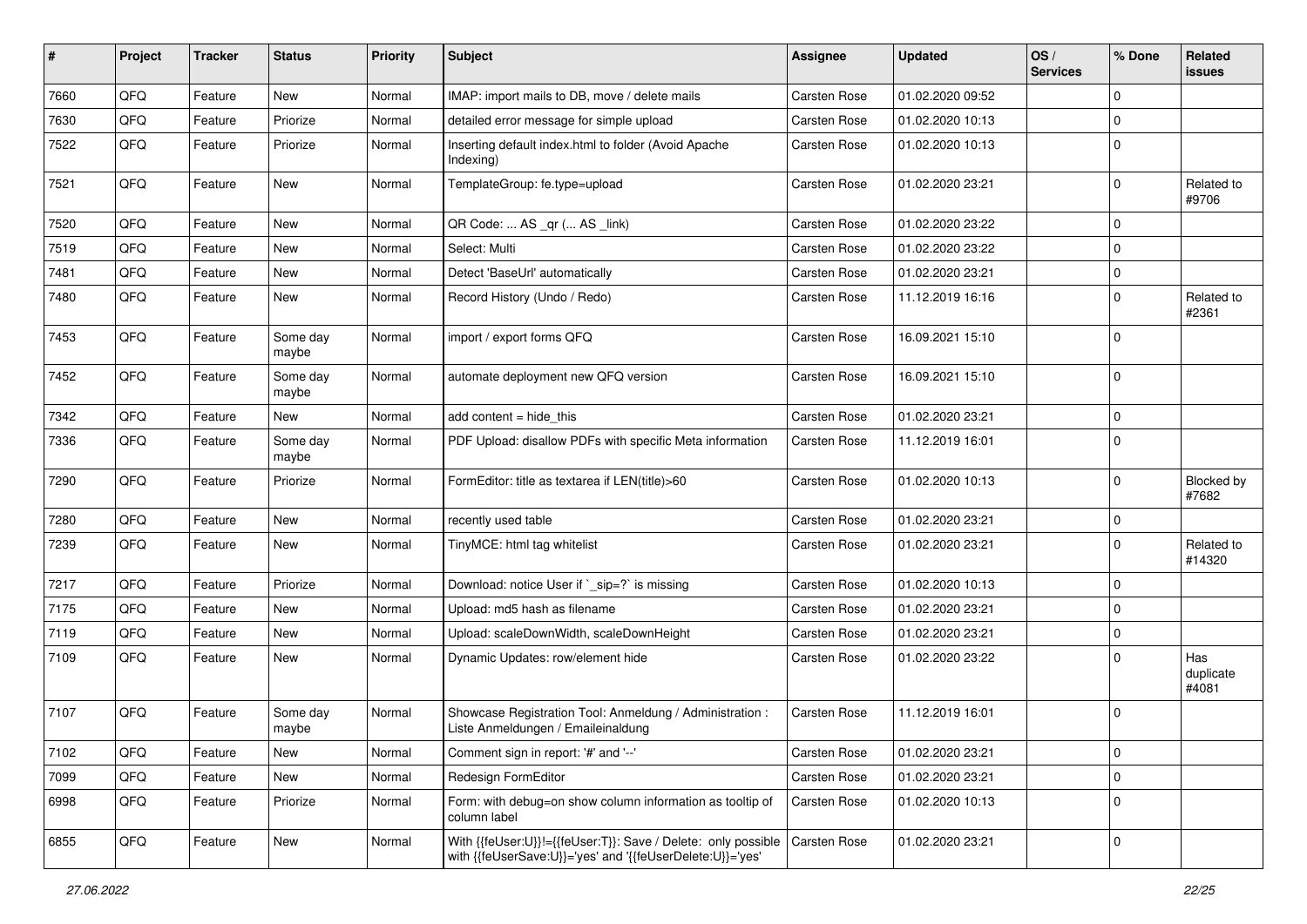| $\vert$ # | Project | <b>Tracker</b> | <b>Status</b>     | <b>Priority</b> | Subject                                                                                               | Assignee     | <b>Updated</b>   | OS/<br><b>Services</b> | % Done      | Related<br><b>issues</b>                    |
|-----------|---------|----------------|-------------------|-----------------|-------------------------------------------------------------------------------------------------------|--------------|------------------|------------------------|-------------|---------------------------------------------|
| 6765      | QFQ     | Feature        | <b>New</b>        | Normal          | Moeglichkeit via QFQ eigene Logs zu schreiben                                                         | Carsten Rose | 01.02.2020 23:21 |                        | $\Omega$    |                                             |
| 6723      | QFQ     | Feature        | <b>New</b>        | Normal          | Report QFQ Installation and Version                                                                   | Carsten Rose | 12.06.2021 09:07 |                        | $\mathbf 0$ |                                             |
| 6715      | QFQ     | Feature        | Some day<br>maybe | Normal          | Code-Refactoring: dbArray vereinheitlichen                                                            | Carsten Rose | 11.12.2019 16:02 |                        | $\Omega$    |                                             |
| 6609      | QFQ     | Feature        | <b>New</b>        | Normal          | Formlet: JSON API erweitern                                                                           | Carsten Rose | 01.02.2020 23:21 |                        | 50          |                                             |
| 6602      | QFQ     | Feature        | <b>New</b>        | Normal          | Formlet: in Report auf Mausklick ein mini-form oeffnen                                                | Carsten Rose | 11.12.2019 16:16 |                        | $\Omega$    |                                             |
| 6594      | QFQ     | Feature        | <b>New</b>        | Normal          | Excel: on download, check if there is a valid sip                                                     | Carsten Rose | 01.02.2020 23:21 |                        | 0           |                                             |
| 6437      | QFQ     | Feature        | <b>New</b>        | Normal          | Neuer Mode Button bei FormElementen                                                                   | Carsten Rose | 01.02.2020 23:21 |                        | $\Omega$    | Related to<br>#9668,<br>Blocked by<br>#9678 |
| 6292      | QFQ     | Feature        | <b>New</b>        | Normal          | Download: File speichern mit Hash aber original Filename in<br>der Datenbank vermerken fuer Downloads | Carsten Rose | 01.02.2020 23:21 |                        | $\Omega$    |                                             |
| 6289      | QFQ     | Feature        | <b>New</b>        | Normal          | Form: Log                                                                                             | Carsten Rose | 01.02.2020 23:21 |                        | $\mathbf 0$ |                                             |
| 6261      | QFQ     | Feature        | <b>New</b>        | Normal          | Persistent SIP                                                                                        | Carsten Rose | 12.06.2021 09:07 |                        | $\Omega$    | Related to<br>#10819                        |
| 6250      | QFQ     | Feature        | In Progress       | Normal          | Enhance layout: a) Subrecord, b) Subrecord-Title                                                      | Carsten Rose | 01.02.2020 23:22 |                        | $\Omega$    | Related to<br>#5391                         |
| 5983      | QFQ     | Feature        | Some day<br>maybe | Normal          | Form Submit (save & update): normalize date/-time FE                                                  | Carsten Rose | 01.02.2020 23:19 |                        | $\mathbf 0$ |                                             |
| 5942      | QFQ     | Feature        | Priorize          | Normal          | 'L' and 'type': append to links, generate via '_link' by using<br>'u:' .                              | Carsten Rose | 01.02.2020 10:13 |                        | $\Omega$    |                                             |
| 5894      | QFQ     | Feature        | Feedback          | Normal          | Typeahead in Report: show/hide rows dynamically                                                       | Carsten Rose | 18.02.2022 08:50 |                        | $\Omega$    | Related to<br>#5893,<br>Related to<br>#5885 |
| 5852      | QFQ     | Feature        | Some day<br>maybe | Normal          | Logging: mail.log / sql.log - im FE anzeigen und via AJAX<br>aktualisieren                            | Carsten Rose | 01.02.2020 23:19 |                        | $\mathbf 0$ | Related to<br>#5885                         |
| 5782      | QFQ     | Feature        | <b>New</b>        | Normal          | NextCloud API                                                                                         | Carsten Rose | 01.02.2020 10:02 |                        | $\Omega$    |                                             |
| 5715      | QFQ     | Feature        | <b>New</b>        | High            | PDF Caching                                                                                           | Carsten Rose | 03.05.2021 21:14 |                        | $\Omega$    | Related to<br>#5851,<br>Related to<br>#6357 |
| 5695      | QFQ     | Feature        | In Progress       | Normal          | Multiform                                                                                             | Carsten Rose | 02.01.2021 18:38 |                        | $\Omega$    |                                             |
| 5665      | QFQ     | Feature        | Some day<br>maybe | Normal          | Versuch das '{{!' nicht mehr noetig ist.                                                              | Carsten Rose | 01.02.2020 23:20 |                        | $\mathbf 0$ | Related to<br>#7432,<br>Related to<br>#7434 |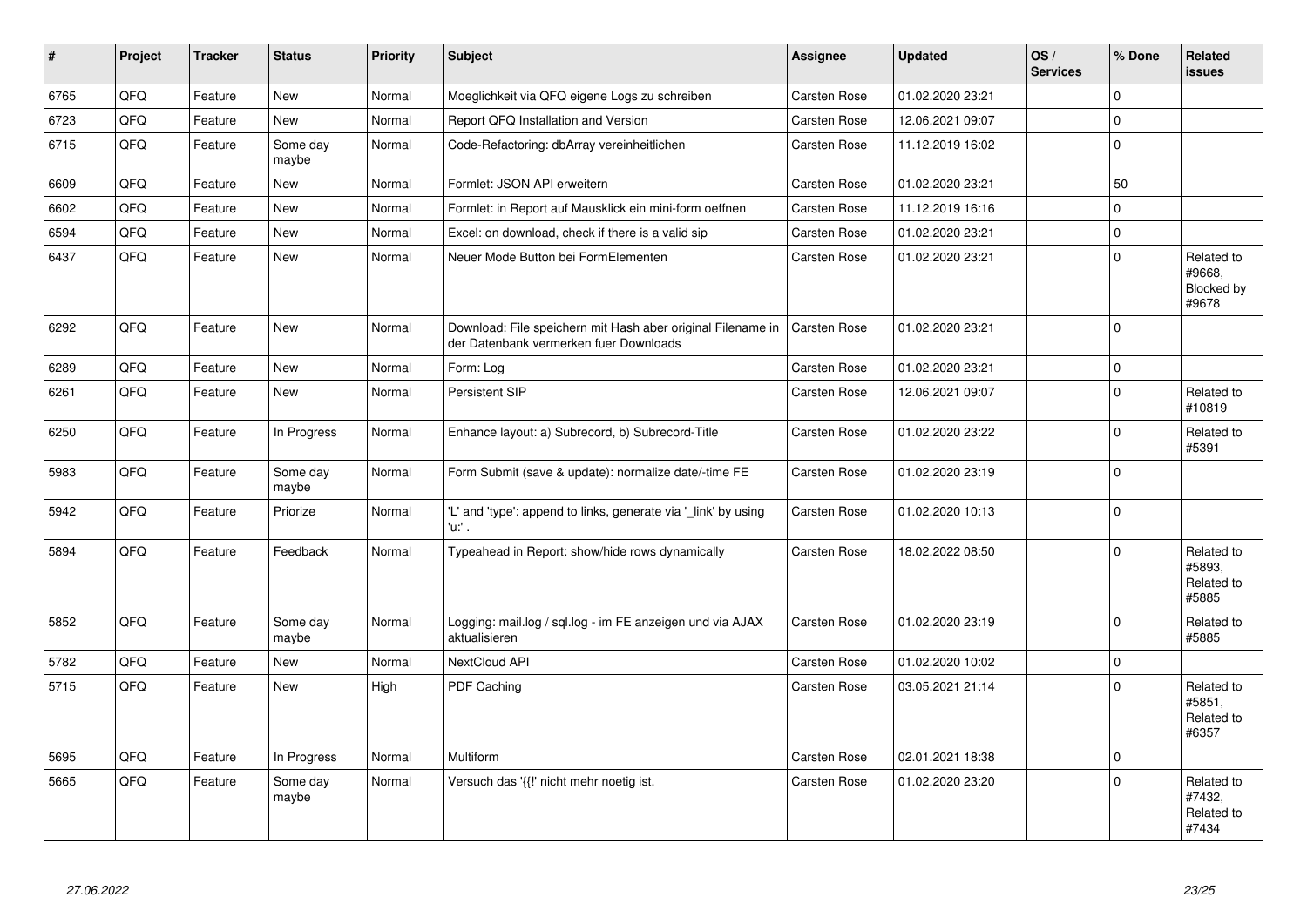| $\vert$ # | Project | <b>Tracker</b> | <b>Status</b>     | <b>Priority</b> | <b>Subject</b>                                                                                                                | Assignee            | <b>Updated</b>   | OS/<br><b>Services</b> | % Done      | Related<br>issues    |
|-----------|---------|----------------|-------------------|-----------------|-------------------------------------------------------------------------------------------------------------------------------|---------------------|------------------|------------------------|-------------|----------------------|
| 5579      | QFQ     | Feature        | Some day<br>maybe | Normal          | Enhance Doc / Presentation: variable type 'link column type'                                                                  | Carsten Rose        | 01.02.2020 23:19 |                        | $\Omega$    |                      |
| 5548      | QFQ     | Feature        | Some day<br>maybe | Normal          | 801 Textfiles/Scriptfiles als Thumbnail                                                                                       | Carsten Rose        | 07.03.2022 16:26 |                        | $\Omega$    |                      |
| 5480      | QFQ     | Feature        | Some day<br>maybe | Normal          | QFQ: Dokumentation mit Screenshots versehen                                                                                   | Carsten Rose        | 01.02.2020 23:20 |                        | $\Omega$    | Related to<br>#9879  |
| 5428      | QFQ     | Feature        | Some day<br>maybe | Normal          | secure thumbnail: late render on access.                                                                                      | Carsten Rose        | 01.02.2020 23:20 |                        | $\Omega$    |                      |
| 5345      | QFQ     | Feature        | <b>New</b>        | Normal          | Report: UPDATE / INSERT / DELETE statements should<br>trigger subqueries, depending on the result.                            | <b>Carsten Rose</b> | 27.05.2020 16:11 |                        | $\Omega$    |                      |
| 5132      | QFQ     | Feature        | Some day<br>maybe | Normal          | Error Message sendmail missing attachment: more details                                                                       | Carsten Rose        | 01.02.2020 23:19 |                        | $\mathbf 0$ |                      |
| 5131      | QFQ     | Feature        | New               | Normal          | Activate Spin Gear ('wait/busy' indicator) via LINK attribute                                                                 | Carsten Rose        | 01.02.2020 23:21 |                        | $\mathbf 0$ |                      |
| 4956      | QFQ     | Feature        | Some day<br>maybe | Normal          | Sendmail: Benutzerdefinierte Headers                                                                                          | Carsten Rose        | 11.12.2019 16:02 |                        | $\mathbf 0$ |                      |
| 4872      | QFQ     | Feature        | Some day<br>maybe | Normal          | Fields of Typo3 page available in STORE TYPO3                                                                                 | Carsten Rose        | 01.02.2020 23:19 |                        | $\Omega$    |                      |
| 4869      | QFQ     | Feature        | Some day<br>maybe | Normal          | Dynamic Update (show, hide, readonly?, required?) for<br><b>Template Group Elements</b>                                       | Carsten Rose        | 01.02.2020 23:19 |                        | $\Omega$    | Related to<br>#4865  |
| 4839      | QFQ     | Feature        | Some day<br>maybe | Normal          | qfq-handle in <head> Abschnitt</head>                                                                                         | Carsten Rose        | 11.12.2019 16:02 |                        | $\Omega$    |                      |
| 4757      | QFQ     | Feature        | Some day<br>maybe | Normal          | Test subrecord: download links ok? Links ok?                                                                                  | Carsten Rose        | 01.02.2020 23:20 |                        | $\Omega$    |                      |
| 4652      | QFQ     | Feature        | Some day<br>maybe | Normal          | UZH CD: Weiterleitung auf benutzerdefinierte 403/404 Seite                                                                    | Carsten Rose        | 01.02.2020 23:20 |                        | $\Omega$    |                      |
| 4650      | QFQ     | Feature        | Some day<br>maybe | Normal          | Convert html to doc/rtf                                                                                                       | Carsten Rose        | 01.02.2020 23:20 |                        | $\mathbf 0$ | Related to<br>#10704 |
| 4606      | QFQ     | Feature        | Some day<br>maybe | Normal          | link: qualifier to render bootstrap button                                                                                    | Carsten Rose        | 01.02.2020 23:19 |                        | $\Omega$    |                      |
| 4413      | QFQ     | Feature        | <b>New</b>        | Normal          | fieldset: show/hidden, modeSgl, dynamicUpdate                                                                                 | Carsten Rose        | 09.02.2022 15:19 |                        | $\Omega$    |                      |
| 4365      | QFQ     | Feature        | Some day<br>maybe | Normal          | Multi Language: new way of config                                                                                             | Carsten Rose        | 01.02.2020 23:20 |                        | $\Omega$    |                      |
| 4349      | QFQ     | Feature        | Some day<br>maybe | Normal          | link download: downloaded external URL to<br>deliver/concatenate - check mimetipe and handle it correctly                     | Carsten Rose        | 11.12.2019 16:02 |                        | $\Omega$    |                      |
| 4343      | QFQ     | Feature        | Some day<br>maybe | Normal          | Link: Classifier to add 'attributes'                                                                                          | Carsten Rose        | 01.02.2020 23:20 |                        | $\mathbf 0$ | Related to<br>#14077 |
| 4330      | QFQ     | Feature        | Some day<br>maybe | Normal          | Error Message: report missing $\{ \nmid \}$ in sqlUpdate, sqlInsert,<br>sqlDelete, sqlAfter, sqlBefore in FE action elements. | Carsten Rose        | 01.02.2020 23:20 |                        | $\Omega$    |                      |